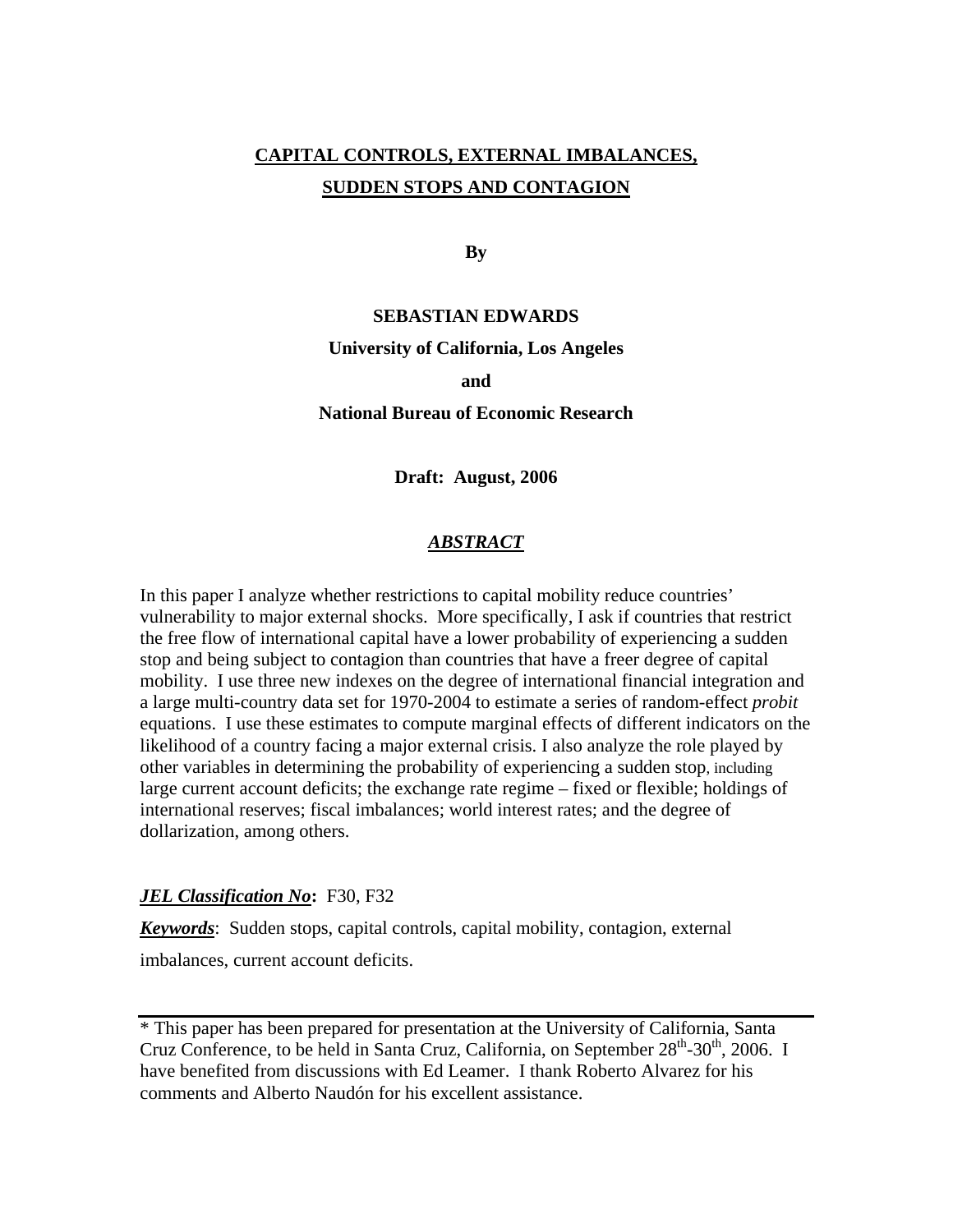## **I. Introduction**

The East Asian currency crises of 1997-1998 were extremely traumatic. Countries that for years had been praised as examples of how to conduct economic policy were subject to sudden stops of capital inflows and had to devalue their currencies. As the crisis deepened, contagion spread to other emerging nations, affecting countries as far as Latin America. In many ways, the East Asian crises marked the end of an era; in the years that followed, macroeconomic policies in most emerging countries went through profound changes. Perhaps the most important one was that most countries gave up pegged exchange rate regimes and adopted some form of flexible exchange rates.<sup>1</sup> Indeed, at the time of this writing, very few countries have rigid exchange rates – China being the most important cases of exchange rate inflexibility.

It is not an exaggeration to say that the East Asian and subsequent crises -- Brazil, Turkey, Argentina, Uruguay, the Dominican Republic – resulted in the emergence of a new (and more prudent) approach towards macroeconomic policy in emerging and transition nations. The overall objective of this new approach is to reduce vulnerability to external shocks and to lower the likelihood of external crises, including sudden stops and major devaluations. This new view on macro policy has also recognized the need of maintaining the public and external debts at prudent levels. In addition, the accumulation of international reserves has been used as a self insurance system, and current account deficits have generally been kept in check. $2$ 

In spite of the emergence of a new view on macroeconomic policy, there are still some areas of disagreement. The most important one refers to the appropriate degree of capital mobility in emerging and transition countries. Some authors argue that limiting the extent of international financial integration reduces speculation and helps countries withstand external shocks without suffering massive crises. According to this view, countries that control and limit capital mobility are less likely to suffer contagion from abroad. In his criticism of the International Monetary Fund (IMF), Stiglitz (2002) argues that the fundamental reason why India and China were spared from substantial currency

<sup>&</sup>lt;sup>1</sup> To be sure, the profound Argentine crisis of 2001-2002 also influenced the switch away from fixed exchange rates.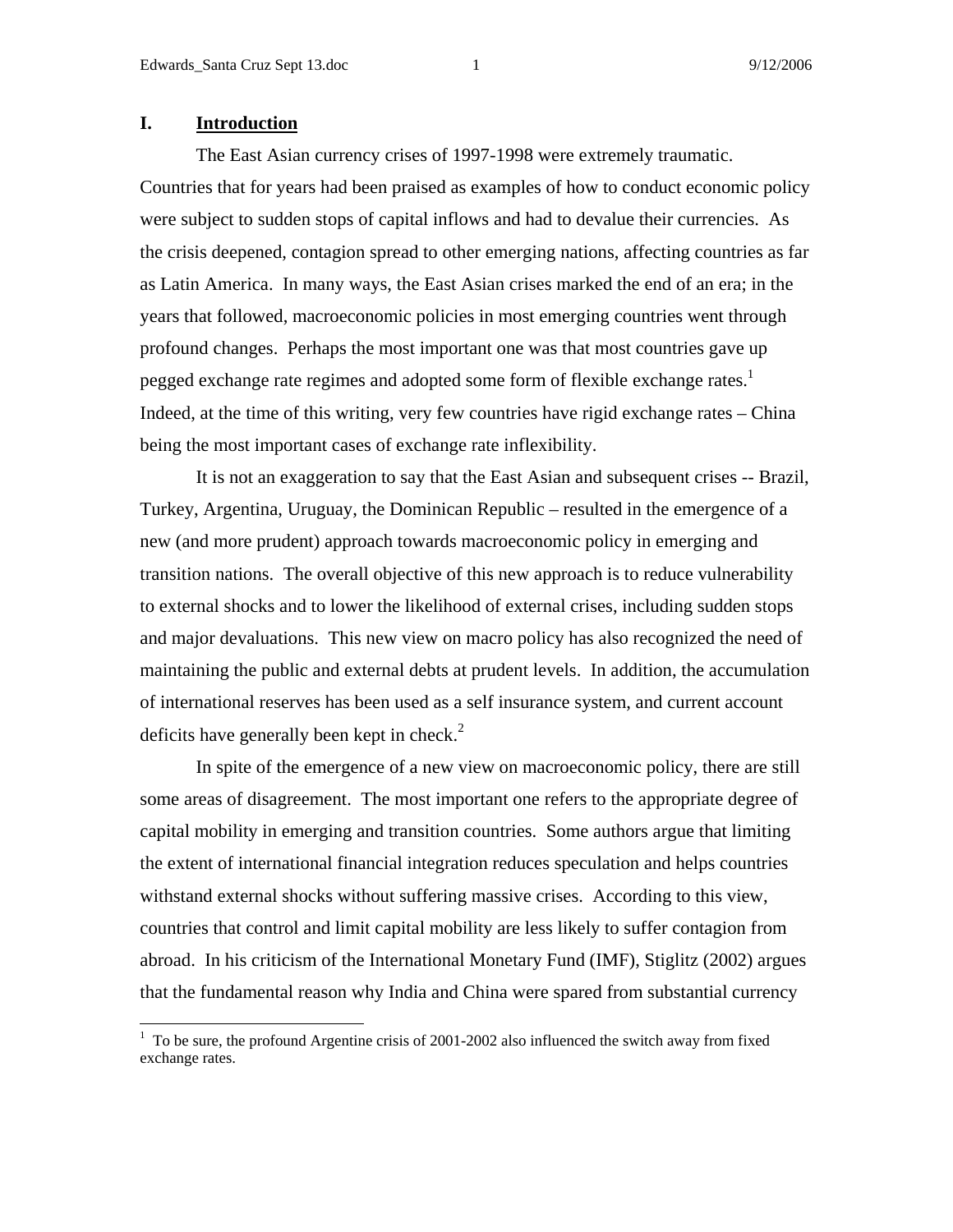crises -- and were not subject to contagion from the East Asian or other crises of the 1990s and early 2000s -- is that they did not allow free capital mobility. Stiglitz goes as far as arguing that the easing of controls on capital mobility was at the center of most modern currency crises in the emerging markets -- Mexico 1994, East Asia 1997, Russia 1998, Brazil 1999, Turkey 2001, and Argentina 2002. According to other authors, however, restrictions to capital mobility are ineffective -- the private sector always finds way of circumventing them --, introduce costly microeconomic distortions and encourage corruption.<sup>3</sup> What makes the debate on capital controls particularly interesting is that some of the critics of free capital mobility in the emerging countries are authors that have been staunch supporters free trade in goods: according to them there are fundamental differences between markets for goods and markets for securities (Bhagwati, 1998, 1999).

 The purpose of this paper is to analyze whether restrictions on capital mobility reduce countries' vulnerability to major external shocks. More specifically, I ask if countries that restrict the free flow of international capital have a lower probability of experiencing a sudden stop and being subject to contagion than countries that have a freer degree of capital mobility. $4$  I use three new indexes on the degree of international financial integration and a large multi-country data set for 1970-2004 to estimate a series of random-effect *probit* equations. I use these estimates to compute marginal effects of different indicators on the likelihood of a country facing a major external crisis. I also analyze the role played by other variables in determining the probability of experiencing a sudden stop of capital inflows. In particular, I focus on: (a) large current account deficits; (b) the exchange rate regime – fixed or flexible; (c) holdings of international reserves; (d) fiscal imbalances; (e) world interest rates; and (f) the degree of dollarization, among others. Throughout the analysis I focus on nonlinearities, and on the interaction between the degree of financial integration and other determinants of macroeconomic crises and instability. One of the important innovations of this paper is the use of a new

<sup>&</sup>lt;sup>2</sup>  $2\degree$  The evolution of this new approach to macro policy in emerging nations may be traced through the writings of a number of authors. See, for example, Summers (2000), Fischer (2003), Dornbusch (2002), Aizenman and Lee (2005), and Rogoff, Reinhart and Savastanno (2003). See also Rogoff (2006).  $3$  Forbes (2006 a,b).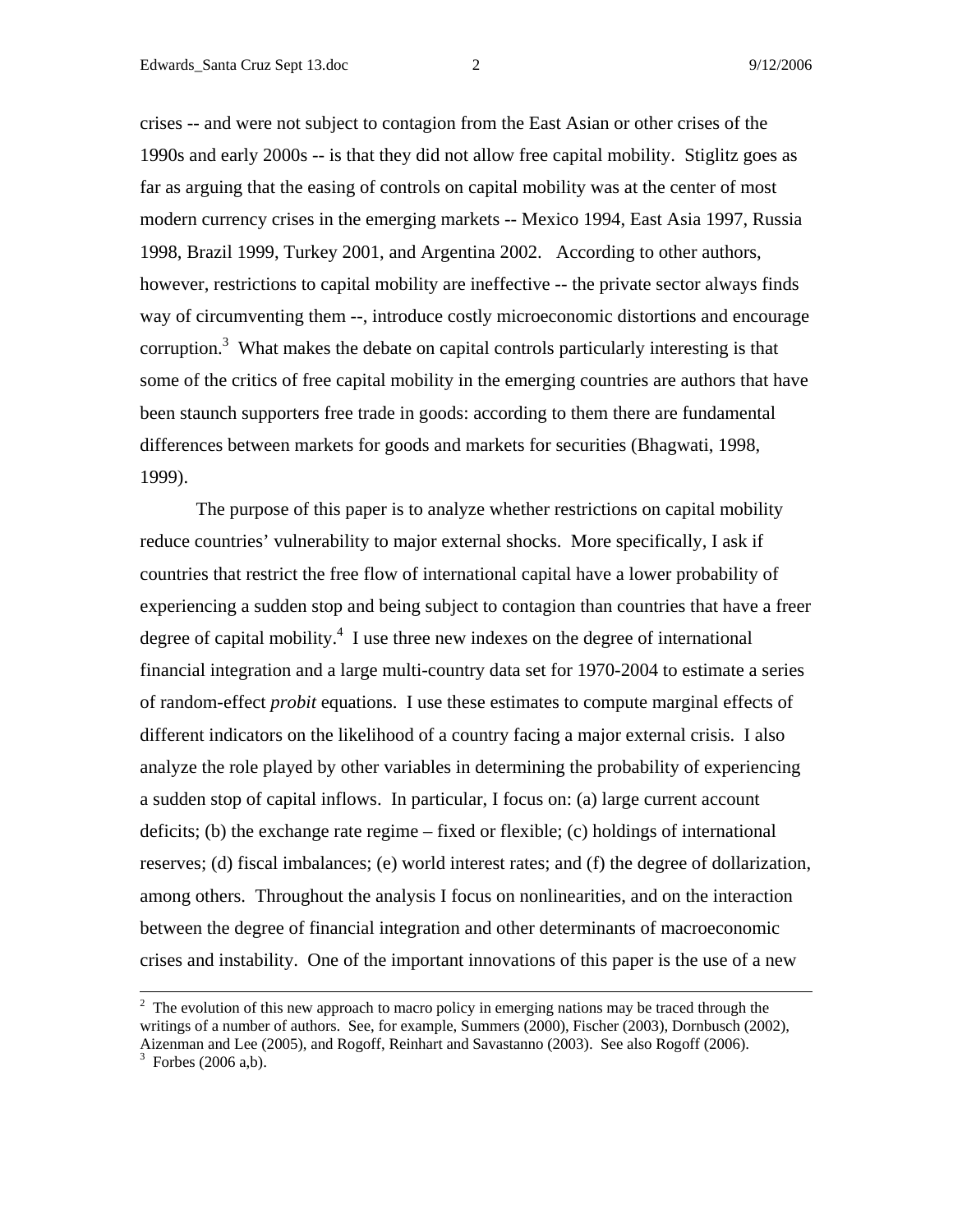data set that covers a large number of countries, and a longer period. More important, perhaps, this data set includes three new indexes of capital mobility. The use of these new data will help improve our understanding of the interaction between financial integration and external crises, and will provide insights on the way in which the degree of capital mobility interacts with other variables that affect the likelihood of a sudden stop. Before proceeding, it is important to emphasize that the analysis presented in this apper deals only with one aspect of the effects of capital controls: their impact on the probability of experiencing a crises. A complete policy evaluation of the effects of capital controls would also analyze their *costs* in the form of distortions, misallocated investment and others. However, dealing with the (potential) costs of capital account restrictions, is beyond the scope of this paper.<sup>5</sup>

The rest of the paper is organized as follows: In section II I describe the three indexes on capital account restrictions used in this paper, and I compare them to alternative measures used in the literature. In Section III I define sudden stops as abrupt and large declines net capital flows, and I discuss briefly their incidence across different regions during the 1970-2004 period. In Section IV I report econometric results on the determinants of the probability of experiencing a sudden stop. The analysis concentrates on nonlinearities, and investigates the way in which capital interacts with other determinants of sudden stops. In Section V I concentrate on the relationship between capital mobility, contagion and large current account imbalances. More specifically, I investigate whether restrictions on capital mobility reduce a country's vulnerability to "contagion" from abroad. In this Section I also deal with extensions and robustness. In Section VI I deal with the potential endogeneity of the capital mobility indexes, and I present results obtained when an instrumental variables version of probit regressions was used. Finally, in Section VII I provide some concluding remarks. The paper also has a data appendix.

 $\frac{1}{4}$  $4\degree$  On sudden stops, see Calvo 92003), Calvo et al (2004), Caballero And Krishnamurthy (2002, 2003), Frankel and Cavallo (2004), Edwards (2004a,b), Hutchinson and Noy (2005). See also the discussion in Rothenberg and Warnock (2006).

<sup>&</sup>lt;sup>5</sup> See the papers by Forbes mentioned above. See also Desai et al (2004).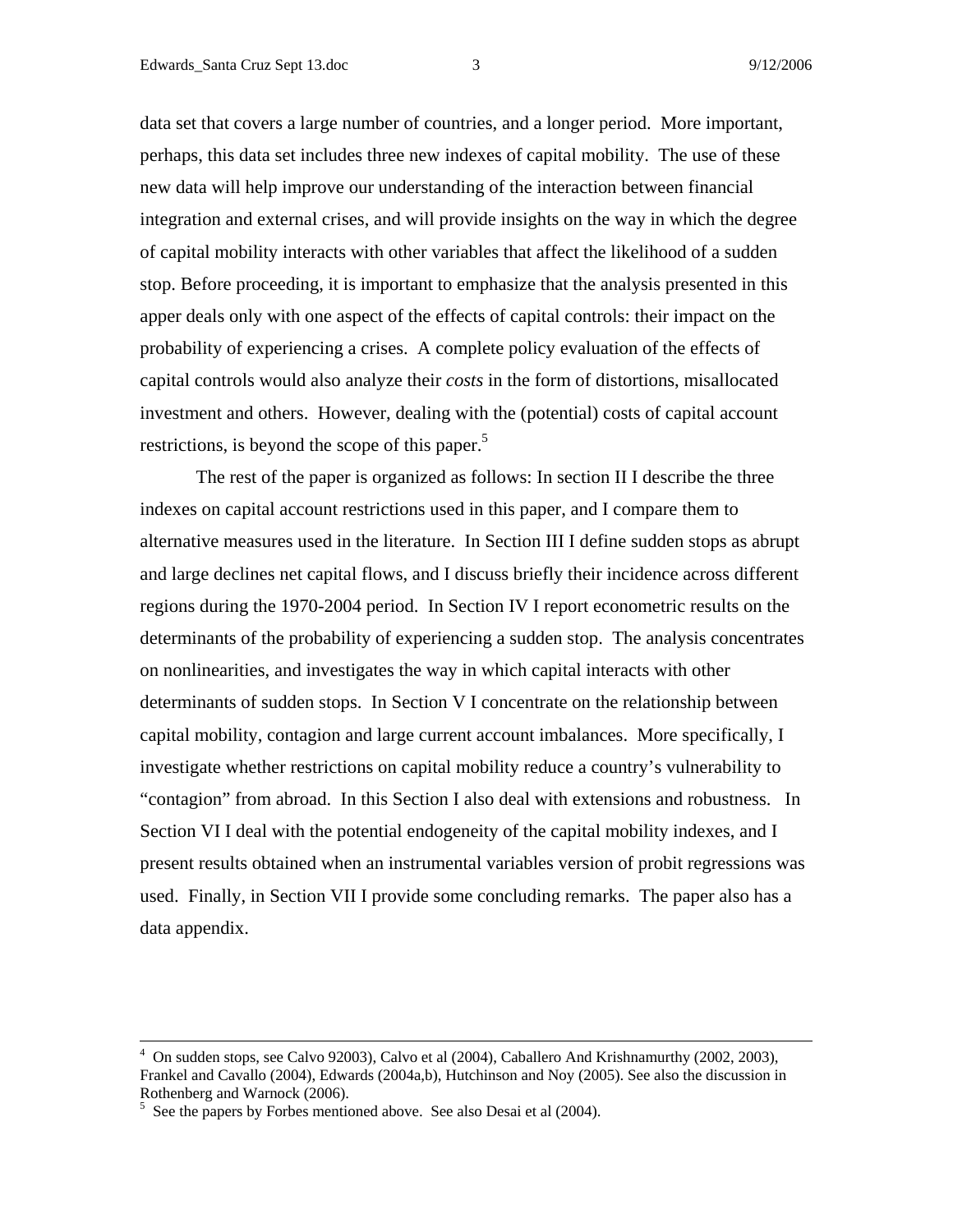## **II. Measuring Capital Mobility**

*Literature Review:* Most early attempts to measure the extent of international financial integration used information provided by the International Monetary Fund. The standard approach has been to use line E.2 of the annual summary published in the *Annual Report on Exchange Arrangements and Exchange Restrictions*. Alesina, Grilli and Milesi-Ferreti (1994) and Rodrik (1998) constructed a dummy variable index of capital controls, which took a value of one when capital controls were in place and zero otherwise. Klein and Olivei (1999) used the IMF's data to construct an index as the number of years in the period 1986 and 1995 during which each country had an open capital account.<sup>6</sup> Leblang (1997), Razin and Rose (1994), Chinn and Ito (2002), Glick and Hutchinson (2005), and Glick, Guo and Hutchinson (2005) also used indicators based on the IMF to construct *zero-one* classifications of openness.

An important limitation of these IMF-based binary indexes, however, is that they do not distinguish between de jure and de facto controls, and do not differentiate according to different intensities of capital restrictions, or type of flow being restricted. Montiel and Reinhart (1999) and Chinn and Ito (2002) addressed this issue by combining IMF and country-specific information to construct indexes on the intensity of capital controls in a number of countries.

In an effort to deal with some of these measurement problems, Quinn (1997) constructed a comprehensive set of cross country indicators on the degree of capital mobility that ranged from 0 through 4. These indexes covered several years, allowing researchers to investigate how changes in capital controls affected key macroeconomic variables. Edwards (1999, 2002) used Quinn's index to analyze whether restricted capital controls affected growth. He found that there was a threshold effect: higher capital mobility benefit countries that have reached a certain level of economic development. Edison et al (2004) compared Quinn's (1997) index with an index based on the number of years that, according to the *Exchange Arrangements and Exchange Restrictions*, a country has had a closed capital account, and found out that for most (but not all) countries and periods there was a correspondence between the two indicators. More

<sup>6</sup> A limitation with this indicator is that it dos not say if the index's number (i.e. the percentage of years with restrictions) refers to most recent or most distant years in the time window being considered.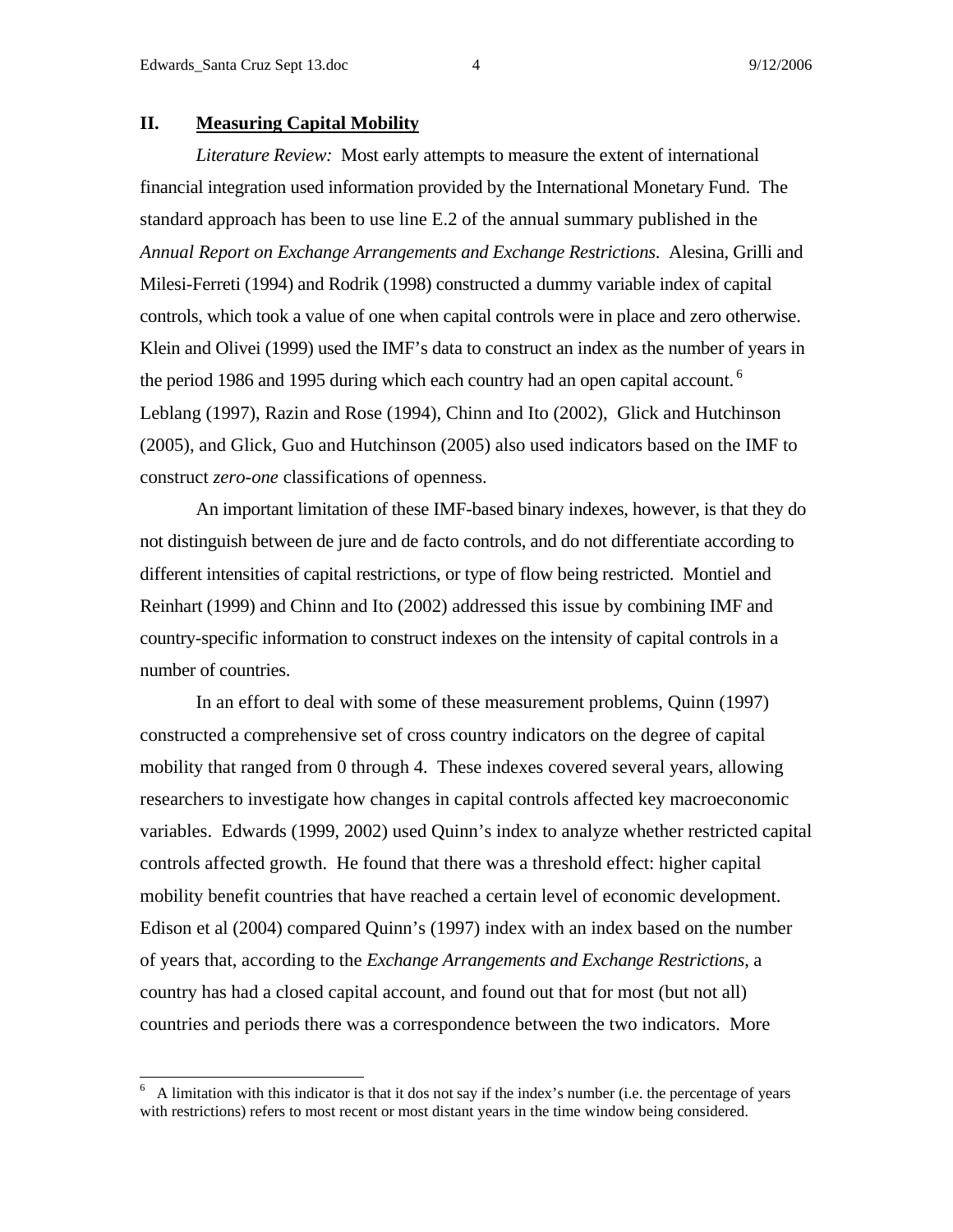recently Quinn et al (2003) and Quinn (2003) developed a new index that provides greater detail on the intensity of controls. Mody and Murshid (2002) also used IMF data as the bases for an index of financial integration that covers 150 countries for 1966-2000, and is tabulated from a value of zero to four.

A number of authors have used stock market data to construct indexes on international financial integration. Early attempts were made by Bekaert (1995), Bekaert and Harvey (1995, 2000), and Bekaert et al (2005). According to these authors it is important to distinguish between "official" or "legislative" dates of stock market liberalization. Edison and Warnock (2003) used data on stock markets compiled by the *International Finance Corporation* to construct a new index of restrictions on ownership of stock by foreigners. This index – which is available for 29 countries – has a high degree of correlation with the index by Bekaert et al  $(2005)$ .<sup>7</sup> Shatz (2000) built an index on capital account restrictions based on restrictions on foreign direct investment in 57 countries. Desai et al (2004) used this index in a study on the way in which multinational firms deal with capital controls.

 These difficulties in measuring capital mobility and financial integration accurately have resulted in empirical results that have often been tentative, and not very robust. It is not an exaggeration to say that for some time now macroeconomists have tried to obtain better and more detailed indexes of capital account restrictions and financial integration.

*Three New Indexes*: In this paper I use three new indexes on the degree of international financial integration.

> • I constructed the first index – which I call *Capital Mobility* or *CM* -- by combining information from Quinn (2003) and Mody and Murshid (2002), with information from country-specific sources. In creating this new index I followed a three steps procedure: First, the scales of the Quinn and Mody and Murshid indexes were made compatible. The new index has a scale from 0 to 100, *where higher numbers denote a higher degree of capital mobility*; a score of 100 denotes absolutely free capital mobility.

<sup>&</sup>lt;sup>7</sup> See Edison et. al (2004) for a survey of studies on the effect of capital account restrictions on stock markets.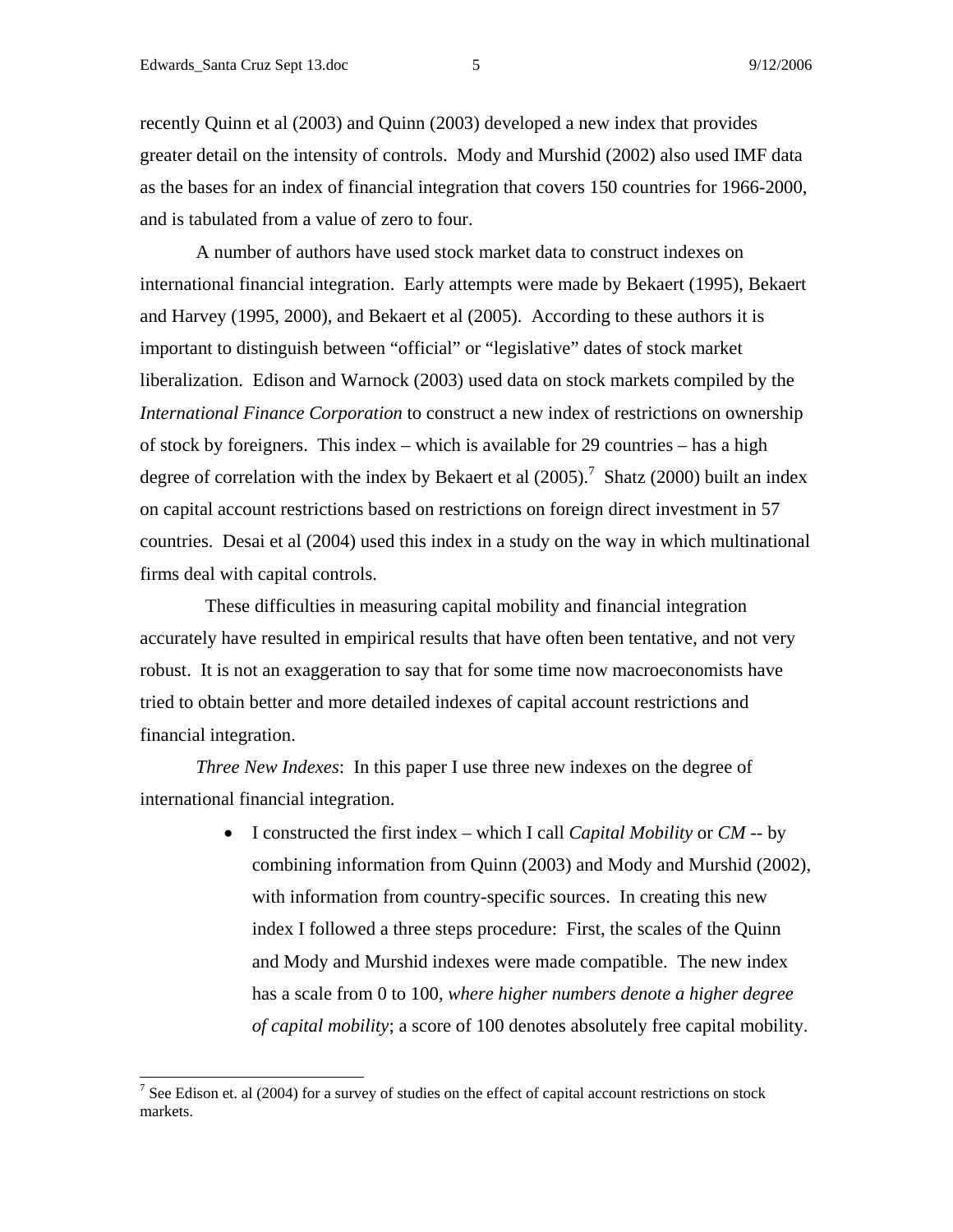l

Second, I use *Stata's* "*impute*" procedure to deal with missing observations in the new index. In order to impute *preliminary* values to the missing observations I use data on the two original indexes (Quinn and Mody and Murshid), their lagged values, openness as measured by import tariffs collections over imports, the extent of trade openness measured as imports plus exports over GDP, a measure of openness obtained from the fitted values of a gravity model of trade and GDP per capita. $8\,$  In the third step, I use country-specific data to revise and refine the preliminary data created using the "*impute*" procedure discussed above. The new index covers the period 1970-2004, and has data for 163 countries (although not every country has data for every year).<sup>9</sup>

- The second index is constructed from data on international assets positions compiled by Lane and Milesi Ferreti (2006) for 147 countries for 1970 to 2004. This index is computed as the sum of total external assets *plus* total external liabilities as a proportion of GDP. A higher value of this index – which I call *LMF* – denotes that the country is more integrated to world financial markets. In some ways this index is a financial or capital markets counterpart of the traditional index on trade openness calculated as the ratio of imports plus exports to GDP.
- The third index was constructed by Miniane (2004) for 34 countries. It is based on detailed country-specific data compiled by the IMF since 1996, and considers 13 types of capital controls and restrictions, including restrictions on that affect inflows and outflows of stocks, money market instruments, mutual funds, derivatives, commercial credits, warrants, letters of credit, direct investment, profit repatriation, and real estate transactions. Miniane (2004) used country-specific primary data to recalculate this index all the way back to 1983. This index – which I call

 $8$  See Aizenman and Noy (2004) on the relationship between trade account openness and capital account openness.

<sup>9</sup> It is important to note that although this new index represents an improvement over alternative indexes, it still has some shortcomings, including the fact that it does not distinguish very sharply between restrictions on capital inflows and restrictions on capital outflows. See the discussion in the preceding section for an analysis of the shortcomings of different indexes. See also Eichengreen (2001) and Edwards (1999).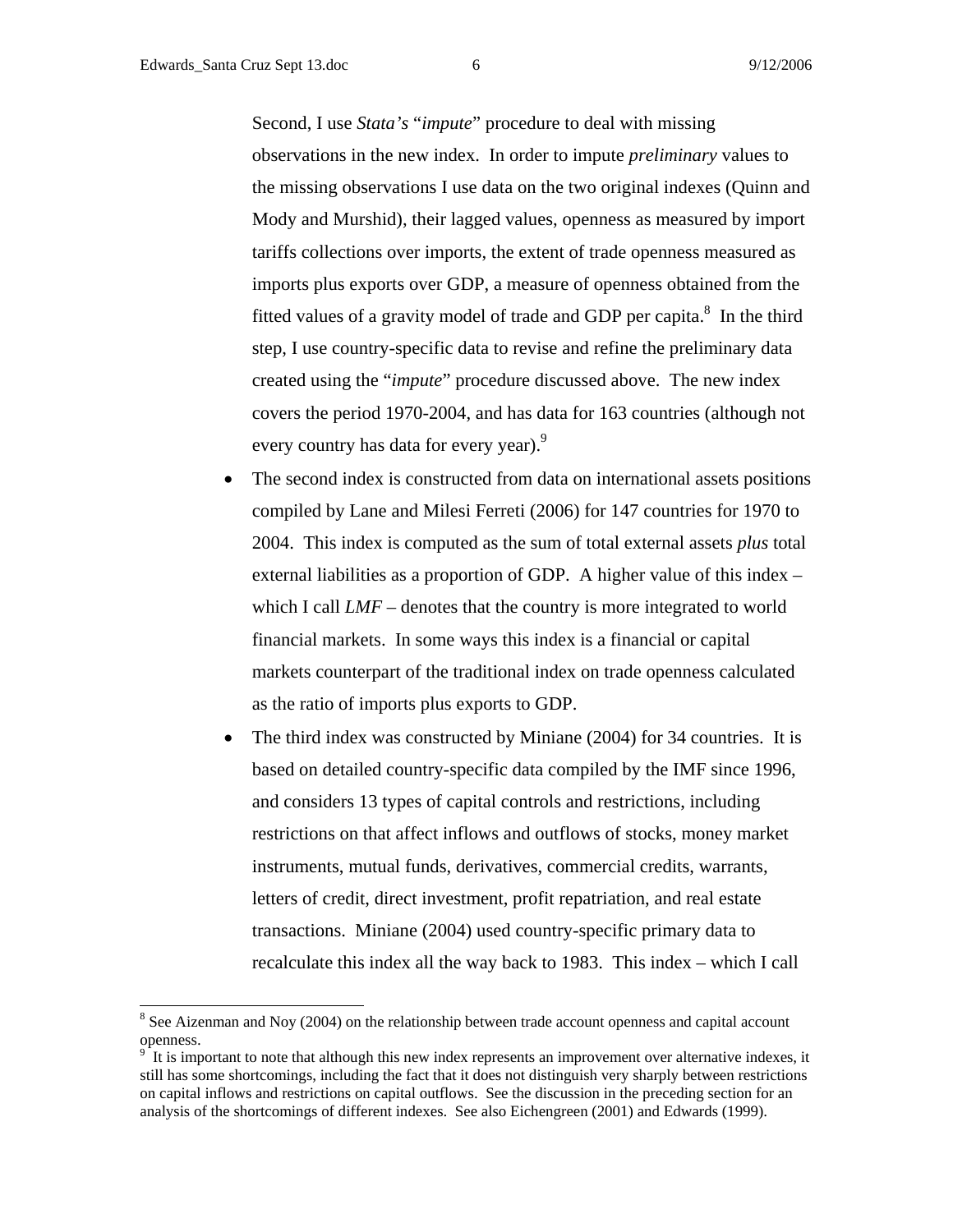*Miniane* or simply *MI* – ranges from zero to one, and is calculated at the three-decimal level. A higher value of this index denotes a higher level of capital account restrictions.

There are some differences across these indexes. First, while the *Capital Mobility* and *Miniane* indexes are based on an analysis of de-jure restrictions, the *LMF* index relies on de facto capital mobility. A second difference refers to coverage. The *Capital Mobility* and *LMF* indexes cover a longer period of time and larger number of countries than the *Miniane* index; in that regard the *CM* and *LMF* indexes are preferred to the *MI* index. A third difference is that while in the *Capital Controls* and *LMF* indexes a higher value denotes a higher degree of capital mobility, in *Miniane* a higher value of the index refers to stricter capital controls. An important question is whether, in overall terms, these three indexes tell a similar story. I address this issue by computing Spearman rank coefficients of correlation. The null hypotheses that the indexes are independent were rejected at conventional levels. The Spearman coefficient between *Capital Mobility* and *Miniane* it is -0.880 ; between *LMF* and *MI* it is -0.660; and between the *CM* and *LMF* indexes is 0.430.

## **III. Sudden Stops: Definition and Incidence**

 In this paper I have defined a "*sudden stop*" episode as an abrupt reduction in net capital flows to a particular country in a given year. More specifically, in order for an episode to classify as a sudden stop, net capital flows have to decline in a year by at least 3% of GDP. In the extensions reported in Section IV I consider alternative definitions of sudden stops, including definitions that consider more severe reductions in flows, definitions that spread the decline in capital flows over two years, as well as a definition that focuses on the behavior of *gross* capital flows. Generally speaking, the results obtained are similar to those reported in the body of this paper. Table 1 provides summary data on the incidence of sudden stops for six groups of countries. The  $\chi^2$  test in this table is for the null hypothesis that the distribution of "sudden stops" and "no sudden stops" is independent across group of countries. As may be seen from Table this null hypothesis is rejected at conventional levels.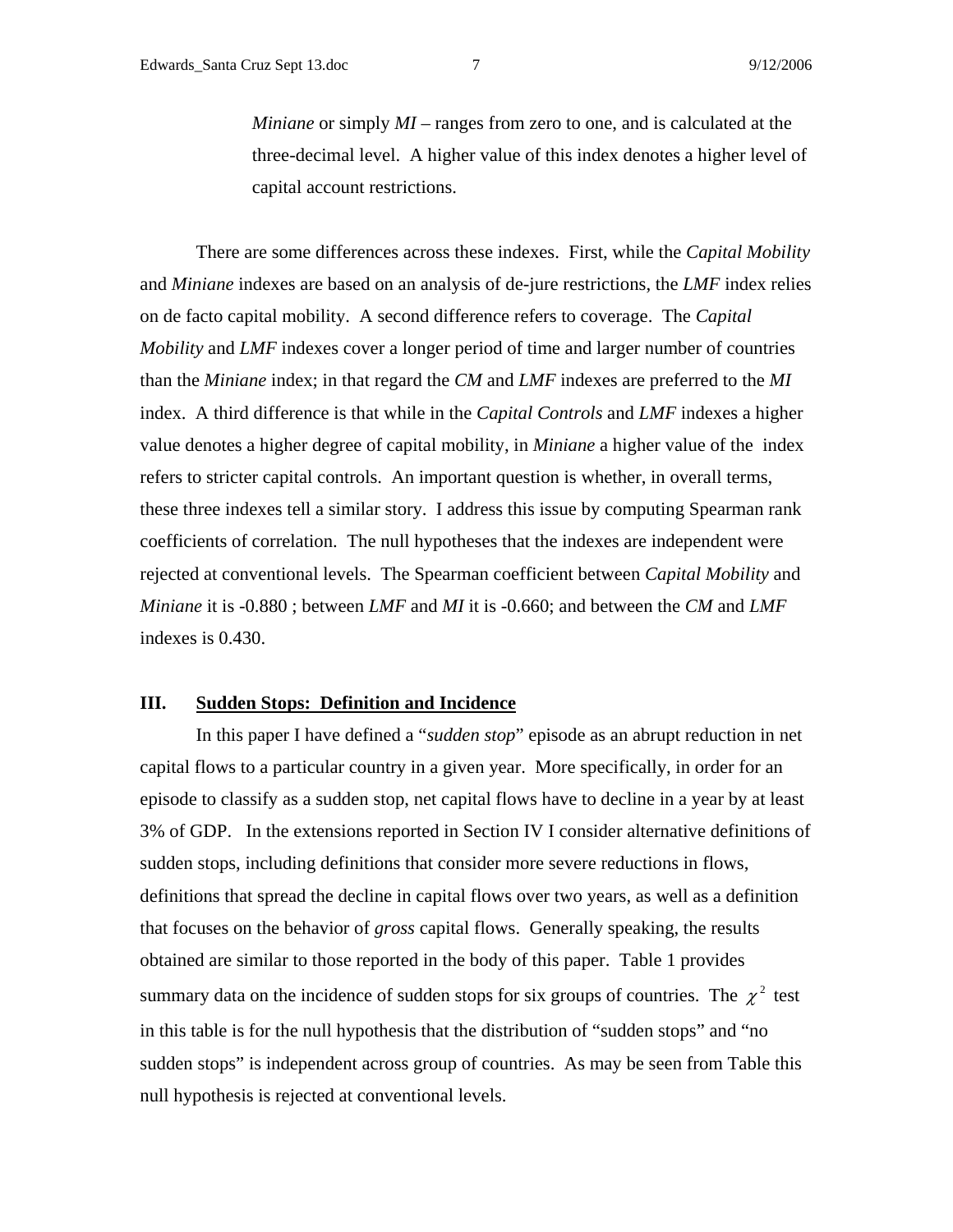## **IV. An Empirical Analysis of Capital Mobility, Sudden Stops and Contagion**

 In this Section I investigate whether the degree of international financial integration affects the probability of experiencing a sudden stop of capital inflows. I am particularly interested in analyzing how the extent of capital mobility affects the role played by other variables – and in particular contagion – in determining the probability of facing a sudden stop.

#### *IV.1 The Empirical Model*

 The point of departure of the analysis is a variance component probit model given by equations  $(1)$  and  $(2)$ :

(1) 
$$
y_{ij} = \begin{cases} 1, & \text{if } y_{ij}^* > 0, \\ 0, & \text{otherwise.} \end{cases}
$$

$$
(2) \t y_{ij}^* = \alpha \omega_{ij} + \varepsilon_{ij}.
$$

Variable  $y_{ij}$  is a dummy variable that takes a value of one if country j in period t experienced a sudden stop (as defined above), and zero if the country in question did not experience a sudden stop.  $^{10}$  According to equation (1), whether the country experiences a current account reversal is assumed to be the result of an unobserved latent variable  $y_j^*$ .  $y_{ij}^*$ , in turn, is assumed to depend linearly on vector  $\omega_{ij}$ . The error term  $\varepsilon_{ij}$  is given by a variance component model:  $\varepsilon_{ij} = v_j + \mu_{ij}$ .  $v_j$  is iid with zero mean and variance  $\sigma_v^2$ ;  $\mu_i$  is normally distributed with zero mean and variance  $\sigma_{\mu}^2 = 1$ . In addition to the

 $10\,$ 10 Glick and Hutchinson (2005) investigated whether capital controls isolated countries from currency crises. There measure of controls is a zero-one indicator, however.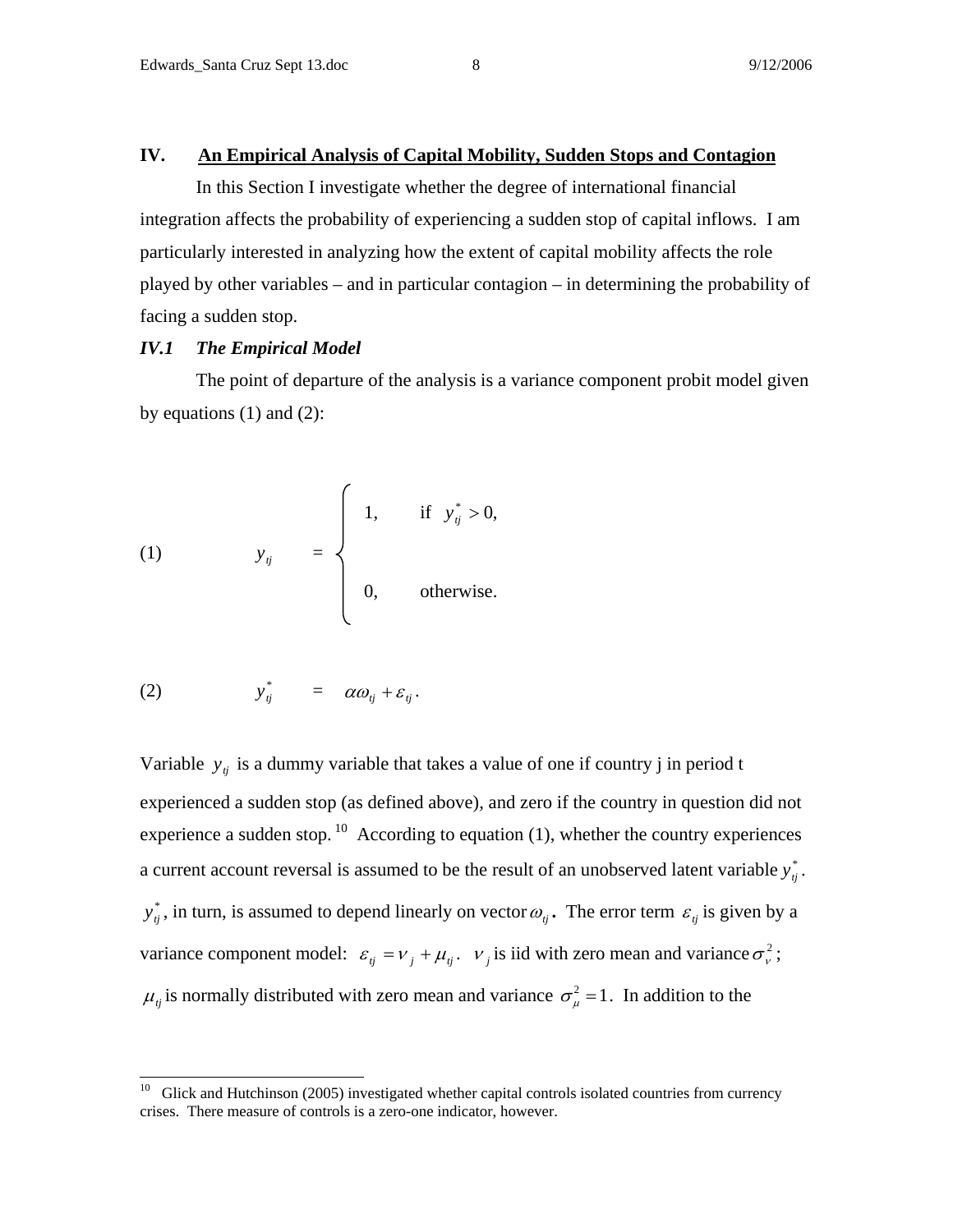random effects model, I also estimated fixed effects and basic probit versions of the probit model in equations (1) and (2). $^{11}$ 

 One of the advantages of probit models, such as the one described above, is that they are highly non-linear; the marginal effect of any independent variable on the probability is conditional on the values of *all* covariates. This means that if the value of one of the independent variables changes, the marginal effect of all of them on the probability of the outcome variable will also change. Denoting the (normal) cumulative probability distribution by  $\Phi$ , then the probit model is defined by:

(3) 
$$
\Pr(y_{it} \neq 0 \mid \omega_{it}) = \Phi(\alpha \omega_{it})
$$

The marginal effect of a particular variable  $z_1$  on the probability may be calculated as the slope of the probability function, evaluated at a specific set of values of the covariates  $\omega_{i}$ *s*. Assume that the estimated probit coefficient of  $z_{i}$  is  $\alpha_{i}$ , and that we want to evaluate the marginal effect of  $z_1$  at a point where covariates have values captured by vector  $\tilde{\omega}$ . In this case, the marginal effect of  $z_1$  (evaluated at  $\tilde{\omega}$ ) is given by:<sup>12</sup>

(4) 
$$
\frac{\partial \Phi}{\partial z_1} = \phi(\alpha \widetilde{\omega}) \alpha_1.
$$

 $\overline{a}$ 

Equation (4) may be used to evaluate how a change in certain variable  $-$  a "large" current account deficit, say – affects the probability of a sudden stop, under alternative degrees of capital mobility (captured by different values of  $\tilde{\omega}$ ). This is precisely what I do in this paper: I calculate the marginal effects of the different covariates for three alternative degrees of capital mobility: *high*, *intermediate* and *low*.

 $11$  In the 'basic probit'' estimation, the error term is assumed to have the standard characteristics.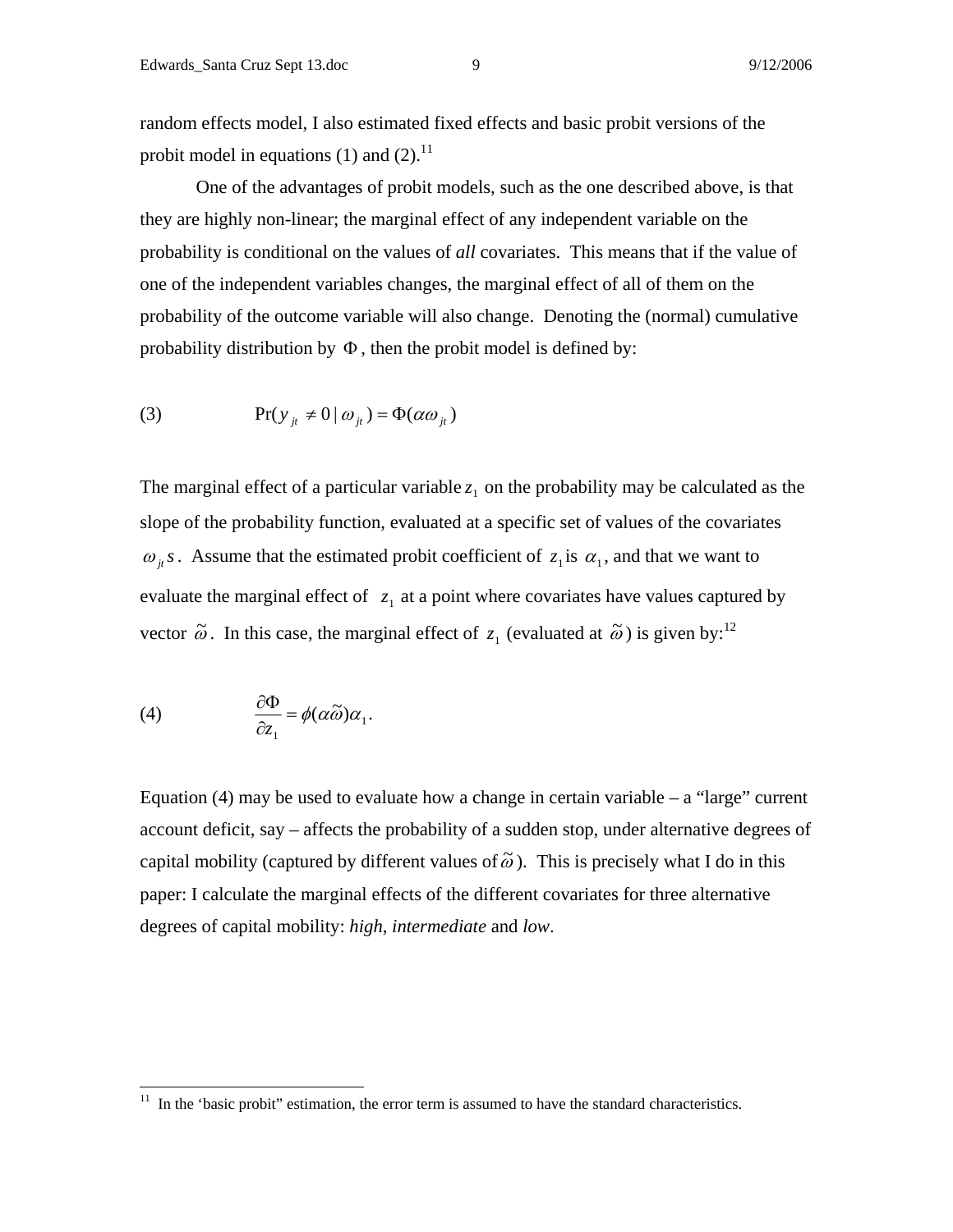## *IV.2 Specification*

In determining the specification of this probit model I followed the literature on external crises, devaluations, sudden stops and reversals.<sup>13</sup> In the basic specification I included the following covariates, all of which have data for a large number of countries and years:<sup>14</sup>

- The capital mobility index(es) described above, lagged one period. As pointed out, the sign (and magnitude) of this coefficient is at the center of current policy debates on the effects of capital mobility. If, as some authors such as Stiglitz (2002) have argued, restricting capital mobility reduces the likelihood of suffering a crisis, the sign of the capital mobility index would be positive.15.
- The ratio of the current account deficit to GDP, lagged one period.
- The lagged ratio of the country's fiscal deficit relative to GDP.
- The lagged value of an index that measures the (potential) effect of "contagion." This contagion index is defined as the relative occurrence of sudden stops in each particular country's "reference group." The reference group, in turn, is defined for most countries as their region. There are five geographical regions: Latin America, Asia, North Africa and the Middle East, Africa and Eastern and Central Europe. The advanced countries belong to a group of their own. The contagion variable is calculated, for each year, as the proportion of countries, in the relevant group, that experienced a sudden stop. In this calculation data for the country in question are excluded. The coefficient of this "contagion" variable is expected to be positive, reflecting the fact that when a similar country experiences a "sudden stop," capital flows to the country in question will tend to decline, increasing the likelihood of a

 $12$  In rigor, however, this is a (very good) approximation.

<sup>&</sup>lt;sup>13</sup> See, for example, Calvo et al (2004), Glick and Hutchison (2005), Edwards (2004a, 2004b), and Frankel and Cavallo (2004). See also Eichengreen et al (2006).

<sup>&</sup>lt;sup>14</sup> See, for example, Frankel and Rose (1996), Milesi-Ferreti and Razin (2000) and Edwards (2002).

<sup>15</sup> Remember that *Miniane's MI* index measures capital *restrictions*. Thus, for that index the coefficient would be negative.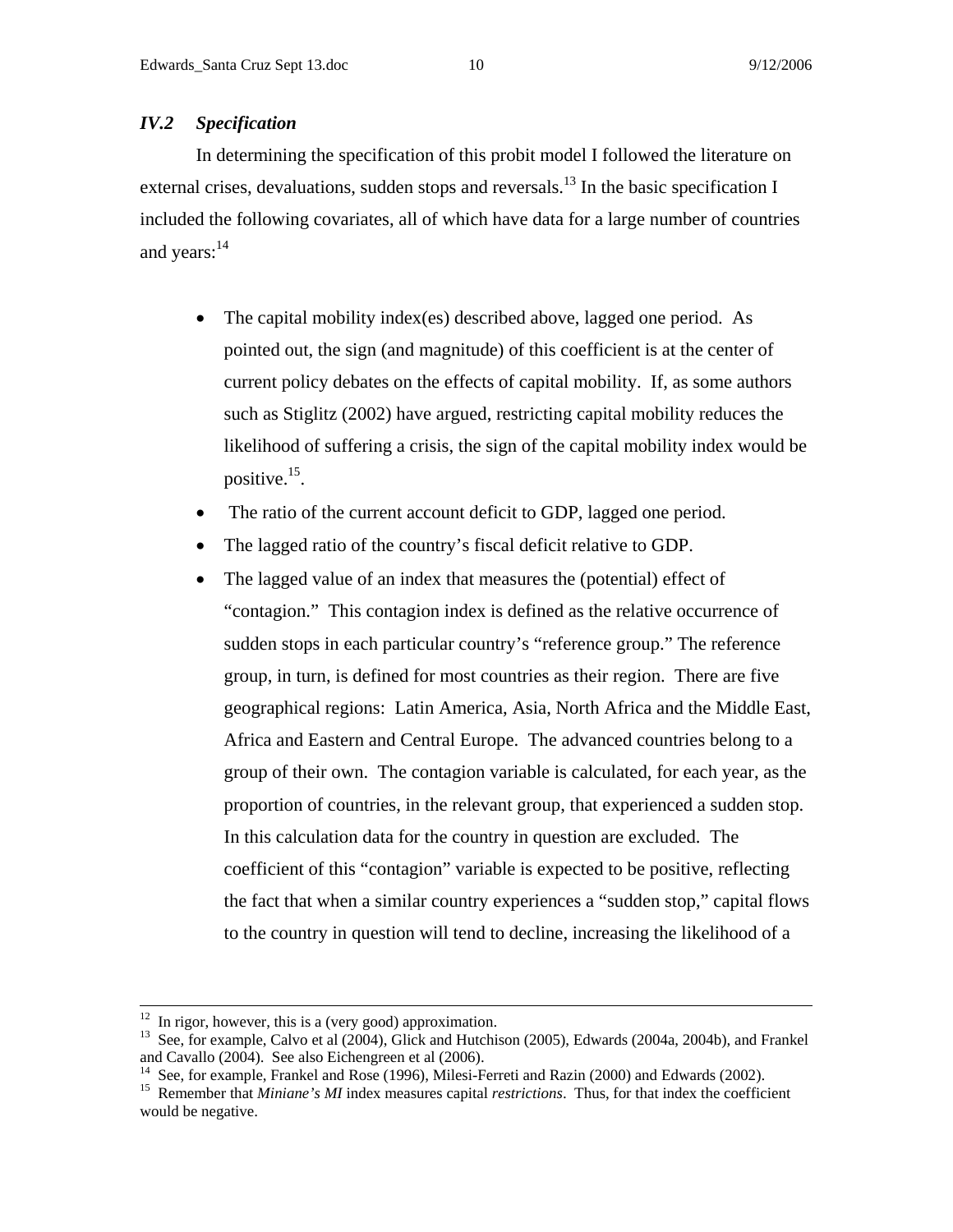sudden stop.<sup>16</sup> A particularly interesting question – and one that I address in some detail in this paper – is how different degrees of capital mobility affect a country's vulnerability to contagion.

- Change in the logarithm of the terms of trade (defined as the ratio of export prices to import prices), with a one year lag. Improved terms of trade will lower the probability of a crisis; its coefficient should be negative.
- Lagged international real interest rates, proxied by real U.S. 10 year Treasuries. As Eichengreen (2001) has argued, a decline in world liquidity – captured by higher international real interest rates – will tend to increase the probability of an external crisis. If this is indeed the case, the coefficient of this variable will be positive.
- A dummy variable that takes the value of one if the country is an "advanced country," and zero otherwise. If more advanced countries are less likely to experience a sudden stop, its coefficient would be negative. (In some of the regressions I included dummy variables for each region; the results, however, did not change from those obtained when a only a dummy for advanced nations was included).
- A dummy variable that takes the value of one if that particular country had a flexible exchange rate regime, and zero otherwise.

In addition to the base estimates with the covariates discussed above, I also estimated a number of regressions that in addition include (some combination) of the following covariates: $17$ 

• The ratio of net international reserves to the country's total external liabilities. This is a measure of the country's "war chest" in case a major external shock hits it.

 $\overline{a}$ 

<sup>&</sup>lt;sup>16</sup> There are six groups. Five of them are strictly regional – Latin America, Asia, Middle East and North Africa, Eastern and Central Europe, and Africa --, while the sixth refers to "advanced" nations and, thus, covers more than a region.

<sup>&</sup>lt;sup>17</sup> Most of these variables have a lower number of observations than those in (a)-(e) above.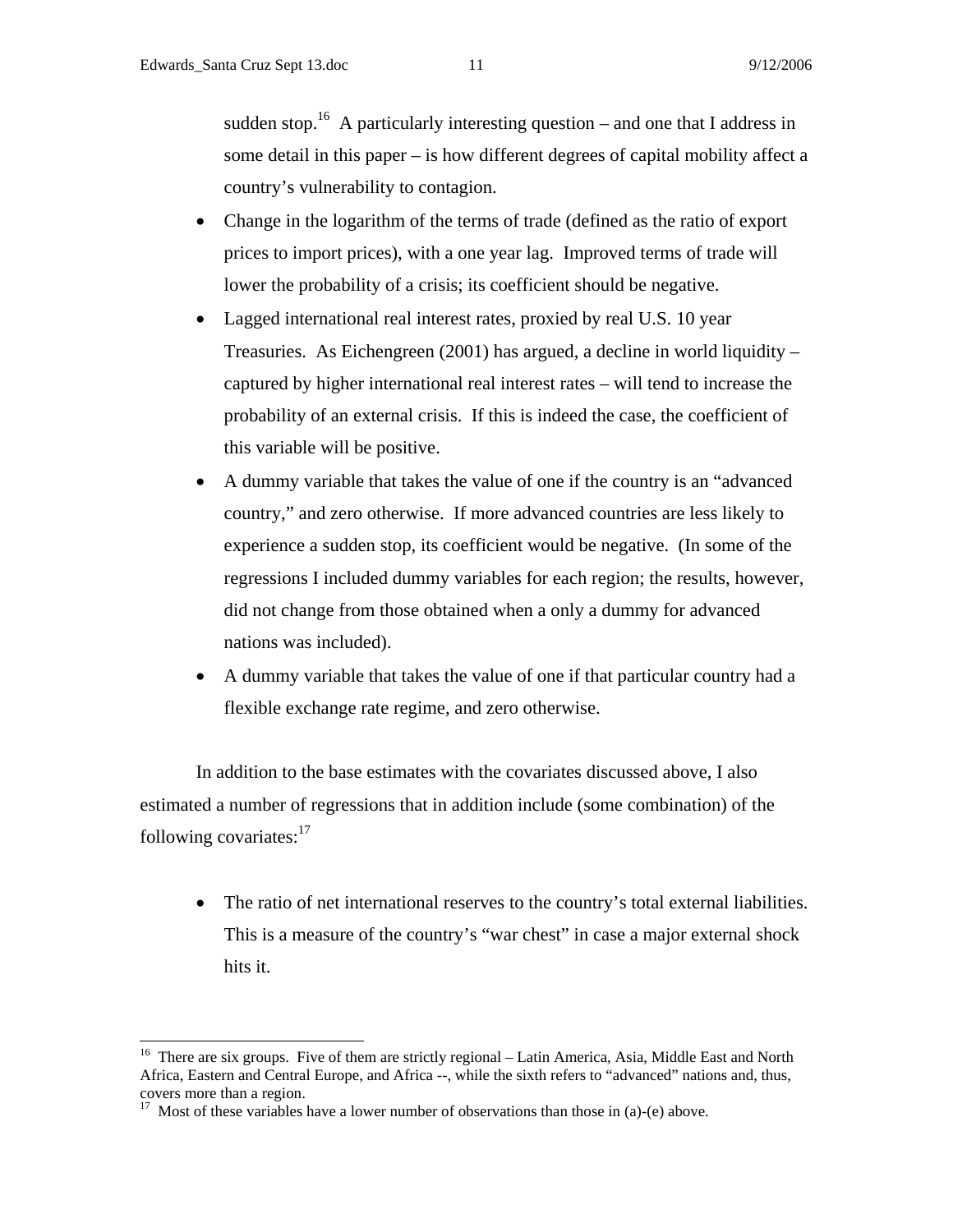• An index that measures the extent to which the country is dollarized. If countries subject to "original sin" – that is, countries that are unable to borrow in their own currency are more prone to experience sudden stops, its coefficient should be positive. The data for this index were taken from Reinhart, Rogoff and Savastano (2003).

 Previous work that has analyzed the effects of openness – both financial and trade -- on sudden stops has found inconclusive results. Edwards (2004, 2005), for instance, found a negative but insignificant coefficient in the estimation of the probit component of treatment regressions; Frankel and Cavallo (2004) also found a negative relationship between openness and the probability of a sudden stop. Calvo et al (2004), on the other hand, report a positive effect. These studies, however, used more limited data sets and definitions of capital mobility.

#### *IV.3 Basic Results*

I present the basic results in Tables 2-4; each table contains the results for a different index on capital mobility. As may be seen the most estimated coefficients are significant at conventional levels. The most interesting result from the perspective of this paper is that the coefficients of the capital mobility indexes are statistically significant in all the equations. Moreover, the signs of these coefficients indicate that, with other things given, an increase in the degree of international financial integration increases the probability of a country experiencing a sudden stop. These results are important and should not be underestimated. The fact that they hold for three very different indexes of capital mobility – indexes that are available for very different samples of countries –, indicate an important degree of robustness. However, as is discussed in great detail in Sub-Section IV.4 of this paper, the effects of changes in capital mobility on the estimated probabilities are quantitatively quite small. An important question, and one that is discussed in great detail below, is the way in which different degrees of capital mobility affect the way in which other covariates affect the probability of a sudden stop.

The results in Tables 2-4 indicate that a higher current account deficit increases the probability of a sudden stop. This is also the case with a deterioration in the terms of trade. The results confirm the presence of a "contagion" effect, and indicate that an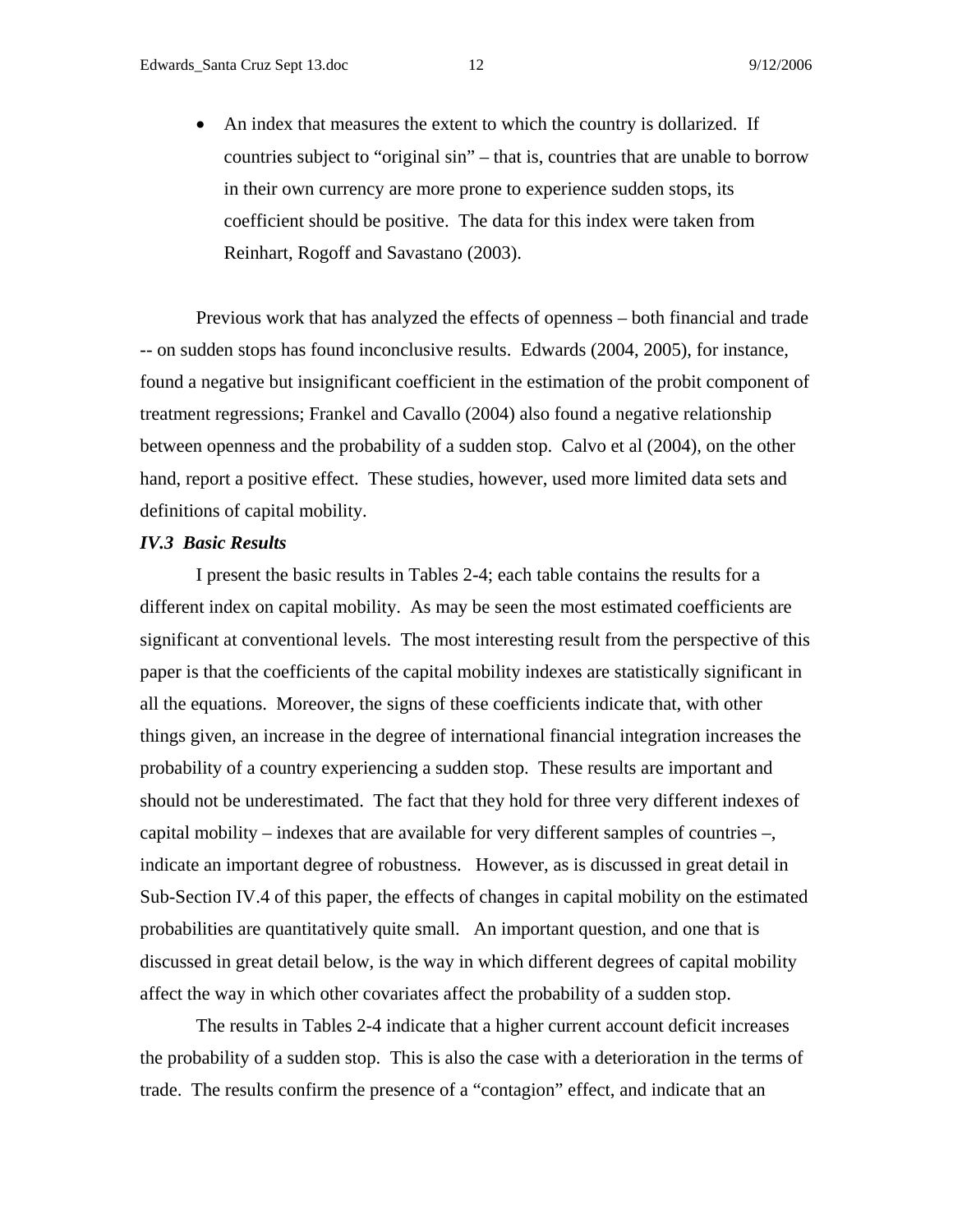improvement in the terms of trade reduces the probability of a sudden stop.<sup>18</sup> These results also indicate that counties with a flexible exchange rate regime have a lower probability of experiencing a sudden stop, as do advanced nations. More stringent global liquidity – captured by higher international real interest rates – increase the probability of a sudden stop.

In equations  $(2.4)$ ,  $(3.4)$ ,  $(4.4)$  the coefficient of the fiscal deficit is significantly positive, indicating that a higher fiscal imbalance increases the likelihood of a sudden stop. However, when the fiscal variable is introduced jointly with the current account deficit – equation  $(2.3)$ ,  $(3.3)$  and  $(4.3)$  –, its coefficient is not significant any longer. As may be seen, in this case the coefficient of the (lagged) current account deficit continues to be positive and significant. This result is rather intuitive: higher fiscal imbalances that are *not* associated with a deterioration of the external accounts, do not affect in a significant way the probability of an abrupt and sudden stop in capital inflows. Finally, when other covariates, such as international reserves holdings or degree of dollarization were introduced in the probit regression, their coefficients were not significant.<sup>19</sup>

Since the coverage of the *Miniane* index is narrower – both in terms of countries and time period – than the two other measures of mobility, in the rest of the paper I will concentrate on the *CM* and *LMF* indexes.

## *IV.4 Evaluating the Marginal Effect of Capital Mobility on the Probability of Sudden Stops*

 The estimated probit coefficients reported in Tables 2-4 are difficult to interpret. In order to gain further insights into the way in which the different covariates affect the probability of a sudden stop, in this Sub-Section I report *marginal effects* computed using the procedure sketched in equations (3) and (4). In order to organize the discussion, I discuss the marginal effects for only one of the six equations reported above -- equation 2.2 in Table  $2.^{20}$ 

 $18$  The contagion results contrasts with the findings from Glick and Hutchinson (2005) for currency crises. Notice, however, that their measure of contagion differs from the one used in this paper. In their case the contagion indicator is binary.

<sup>&</sup>lt;sup>19</sup> Detailed results are not reported here due to space considerations. However, they are available on request.

 $20$  When alternative equations were used, the results on the marginal effects were similar. This equation was chosen for calculating the marginal effects because it has the preferred specification and covers a large number of countries. When the probit regressions with the *LMF* index were used to evaluate the marginal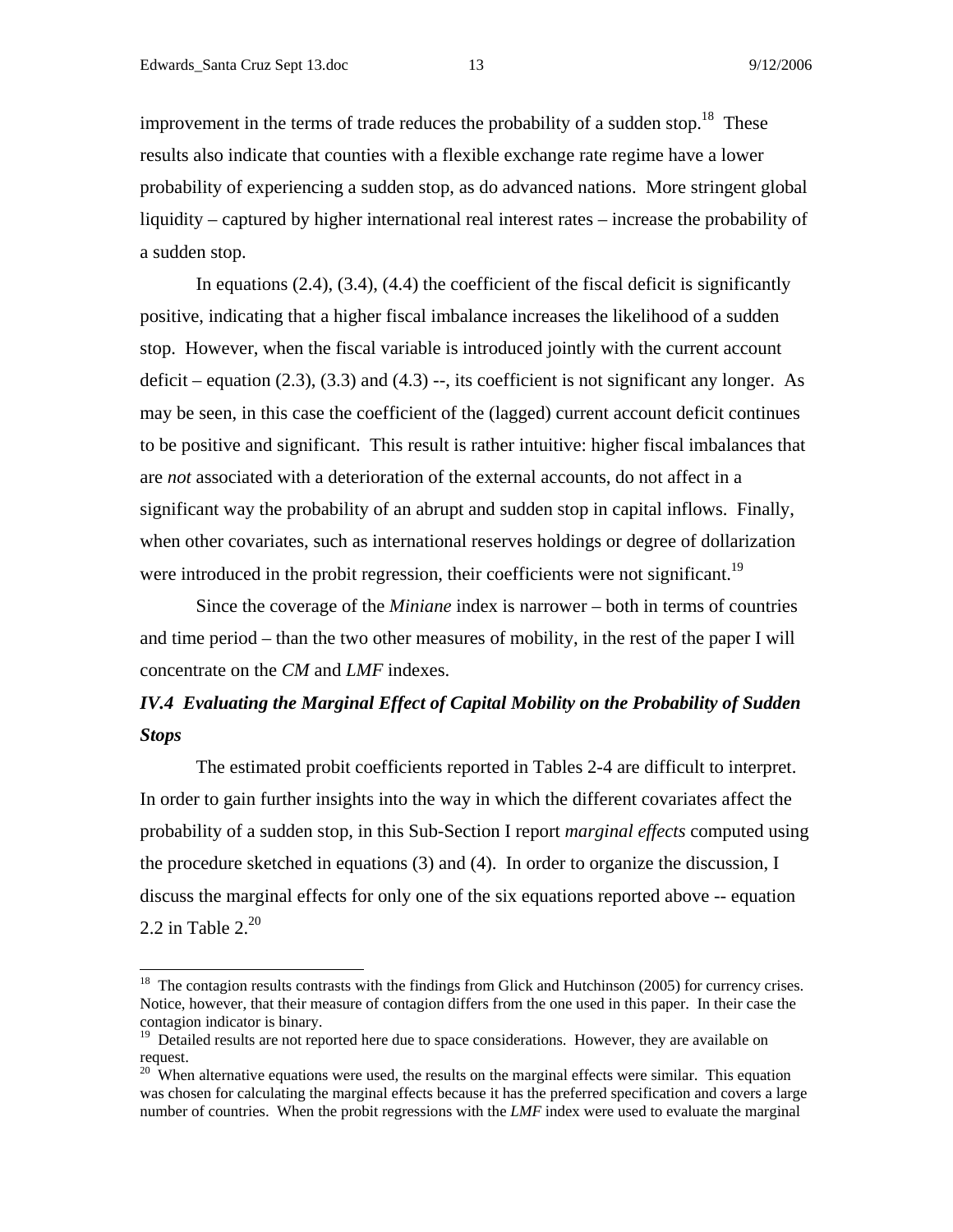I evaluated the marginal effects for three different degrees of capital mobility: low, intermediate, and high. The marginal effects for "low capital mobility" were evaluated at a value of the *Capital Mobility* index corresponding to the 5<sup>th</sup> percentile of its distribution; all other independent variables were taken at their mean values. The results for "intermediate capital mobility" were calculated when all covariates, including the *CM* index, were at their mean values; and the marginal effects for "high capital mobility" were calculated at a value of the  $CM$  index corresponding to the  $95<sup>th</sup>$  percentile of its distribution; as before, all other independent variables were maintained at their mean values.

 These three sets of marginal effects are reported in Table 5; the bottom row includes the estimated probability of experiencing a sudden stop. Several results stand out from this Table:

- A "typical" country that is a country with covariate values equal to the sample mean – has an estimated probability of experiencing a sudden stop of 16.5%. This estimated probability increases to 21.6% in a country with a "high" degree of capital mobility, and declines to 13.5% for a country with a "low" degree of capital mobility. Notice that, although moving from the  $5<sup>th</sup>$  to the  $95<sup>th</sup>$  percentile in the *CM* distribution is a huge increase in financial integration, the resulting increase in the estimated probability of experiencing a sudden stop is not very large.
- The point estimates of the *Capital Mobility* indexes are very low: according to Column (5.1), when the initial condition is a low degree of financial integration, a marginal increase in the *CM* index increases the probability of a sudden stop by a mere 0.1%. The marginal effect of the CM index barely changes when it is evaluated at higher levels of capital mobility.
- "Contagion" has, by far, the highest marginal effect on the probability of a country experiencing a sudden stop; the point estimates are highly significant and in all cases exceed 20%. This means that a (new) crisis in the country's "neighborhood" will result in a very large increase in the probability that the

effects, the results were also similar. The marginal effects obtained from the probits with the *MI* index were somewhat different. This is not surprising, as the *MI* index is available for a shorter period and a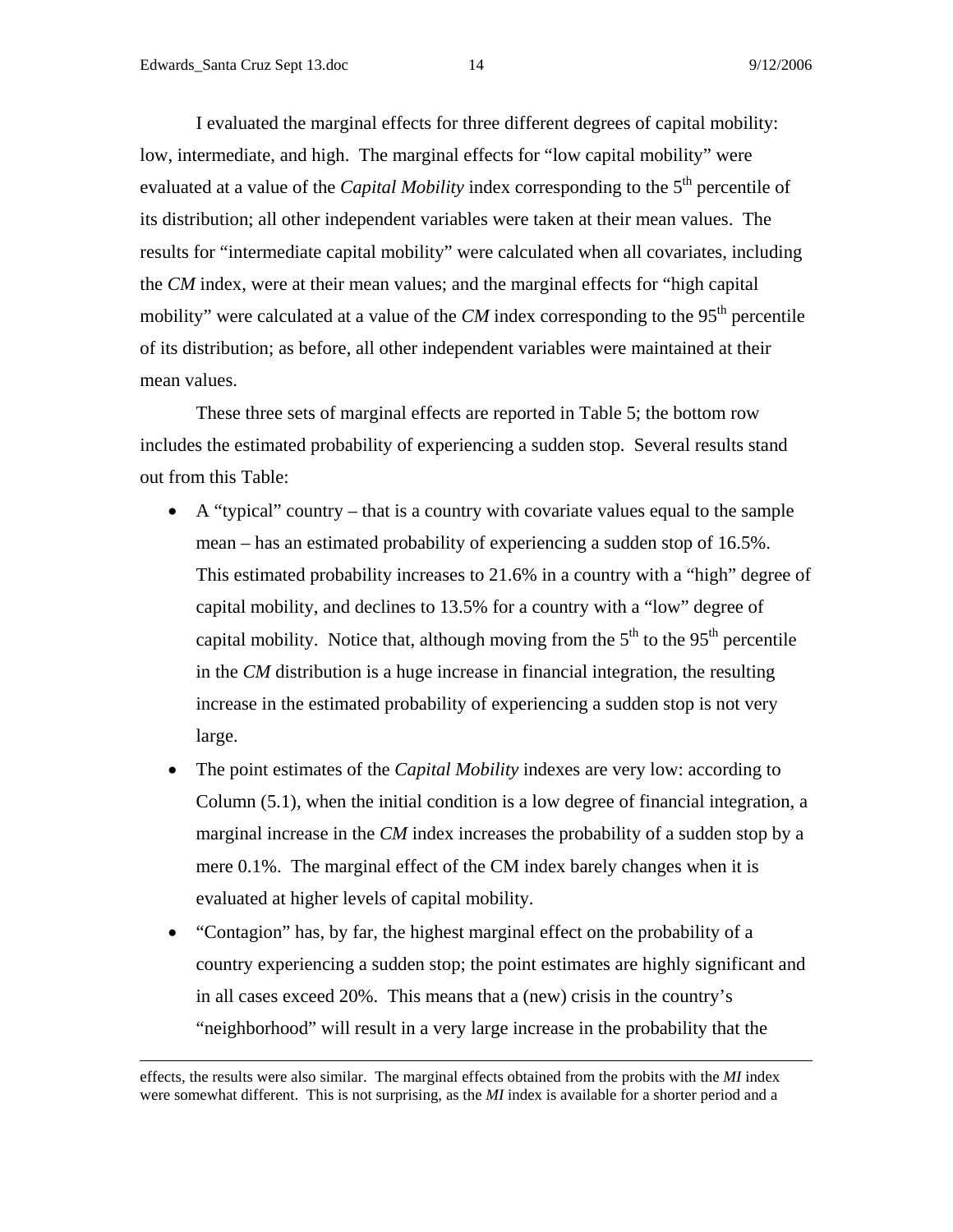country itself will experience a sudden stop. What is particularly interesting is that the marginal effect of "contagion" increases significantly as the degree of financial integration goes up: it is 24.3% for low capital mobility, 27.9% for intermediate mobility, and 32.9% for high mobility. Figure 1 presents the point estimates, as well as 95% confidence interval, for the "contagion" marginal effect coefficient corresponding to different values of the *Capital Mobility* index. This figure shows very clearly the positive relationship between the degree of financial integration – measured in a scale from 0 to 100 on the horizontal axis – and the marginal effect of contagion on the probability of a sudden stop.

- The effect of moving from a pegged to a flexible exchange rate regime is negative, statistically significant, and large. Countries that adopt a flexible exchange rate regime reduce the probability of experiencing a sudden stop between 6.1% and 8.4%.
- The marginal effects of current account deficits are significantly positive, but small. Moreover, they don't experience a significant change when the degree of capital mobility increases. The marginal effect is 0.9% for low capital mobility countries, and 1.2% for high capital mobility countries.
- Improvements in the terms of trade reduce the probability of a sudden stop. At the margin, however, the effects are not very large; more important from the perspective of this paper, the marginal effects are very similar across different degrees of capital mobility.
- A marginal decline in world liquidity captured by an increase in real world interest rates – has a small positive effect on the probability of a sudden stop. The marginal effect is never higher than 1%.
- Being an advanced nation reduces the probability of a sudden stop between 2.5% and 3.5%.

 To summarize, the results in Table 5 indicate that the most important effect of changes in the degree of capital mobility is on a country's vulnerability to contagion. With everything else constant, an increase in the *Capital Mobility* index from 25 to 75,

limited sample of countries.

 $\overline{a}$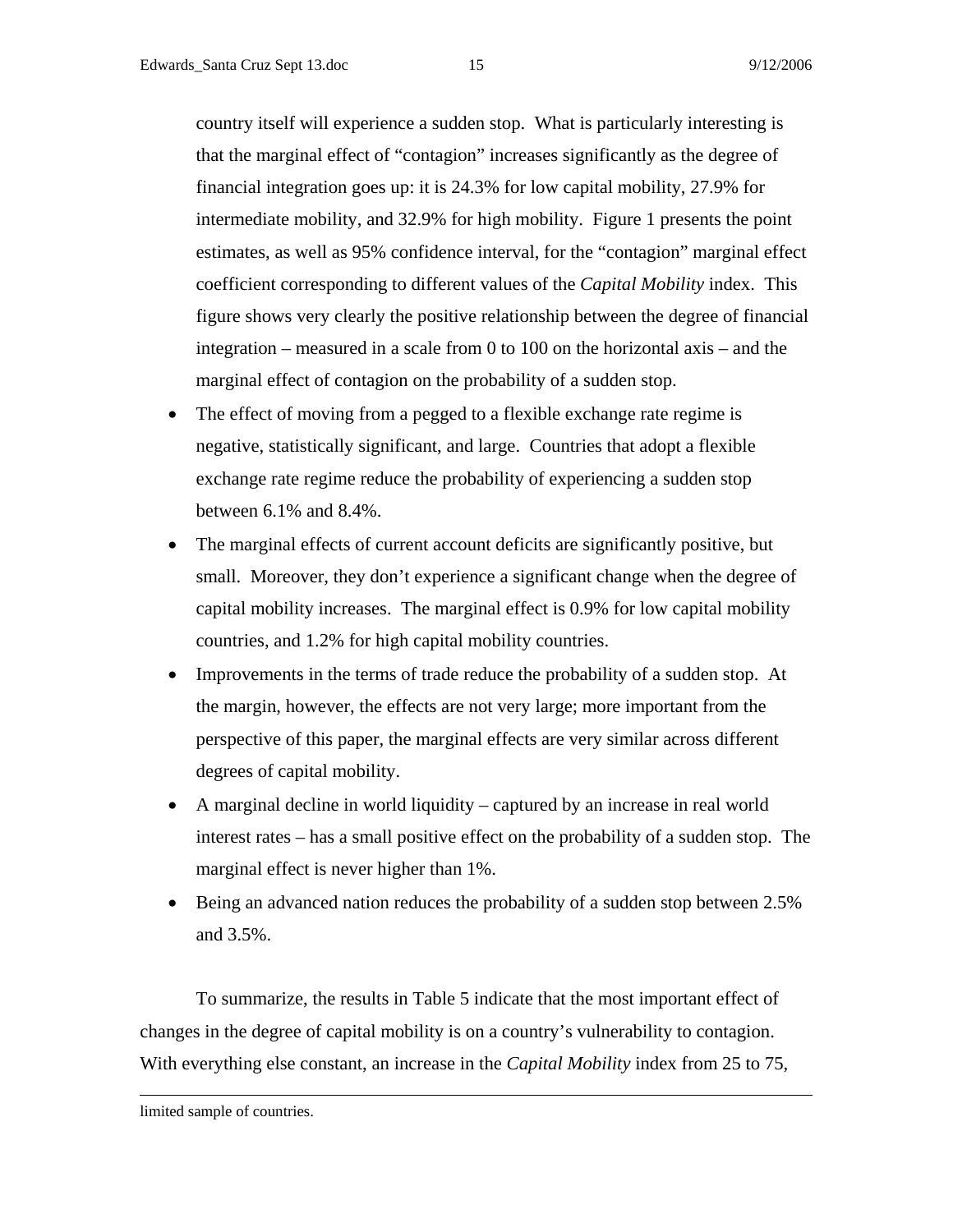results in an increase in the marginal effect of contagion from 24.0% to 31.6%. To put things in perspective, during most of the 1980s India's *CM* index was 25; on the other hand, during most of that period, Australia's *CM* index was 75

### **V. Capital Controls, Vulnerability and Contagion**

 The results discussed in the previous Section refer to a "typical" country, and were obtained by evaluating the marginal effects at the mean values of all covariates, except the *Capital Mobility* index. From a policy perspective, however, a more relevant question is whether controls on capital mobility reduce the probability of a sudden stop in vulnerable countries. In this Section I expand the analysis in order to address this issue. In Sub-Section V.1 I analyze the relationship between the degree of capital mobility and crises in countries with large current account deficits and fixed exchange rates. In V.2 I analyze in greater detail the role of contagion, and I ask whether the relevant concept of contagion is "regional" or "global." Finally, in Sub-Section V.3 I discuss some extensions and I analyze the robustness of the results. Issues related to the possible endogeneity of the capital mobility indexes are taken up in Section VI.

## *V.1 Large Current Account Deficits, Capital Mobility, Sudden Stops and Contagion*

 Most emerging countries that suffered major crises during the 1990s and 2000s had run large current account imbalances. Consider the following cases: In Mexico, the current account deficit averaged 7% of GDP during 1992-1994; deficits averaged 8.5% in Thailand in 1995-1996; and in Malaysia they averaged 7% in 1995-1996. The recent surge in current account deficits in some advanced countries, such as the U.S. and New Zealand, has generated an interest in analyzing the role of large external imbalances in sudden stops episodes. In order to address this issue I follow a two-part strategy: First, I evaluate both the estimated probability functions reported in Tables 2-4 under two cases of current account imbalances: "*Moderate Deficits"* (2.0% of GDP) and "*Large Deficits*" (9.0% of GDP). This allows me to investigate the way – and channels – through which large deficits affect the probability of a sudden stop. In the second stage I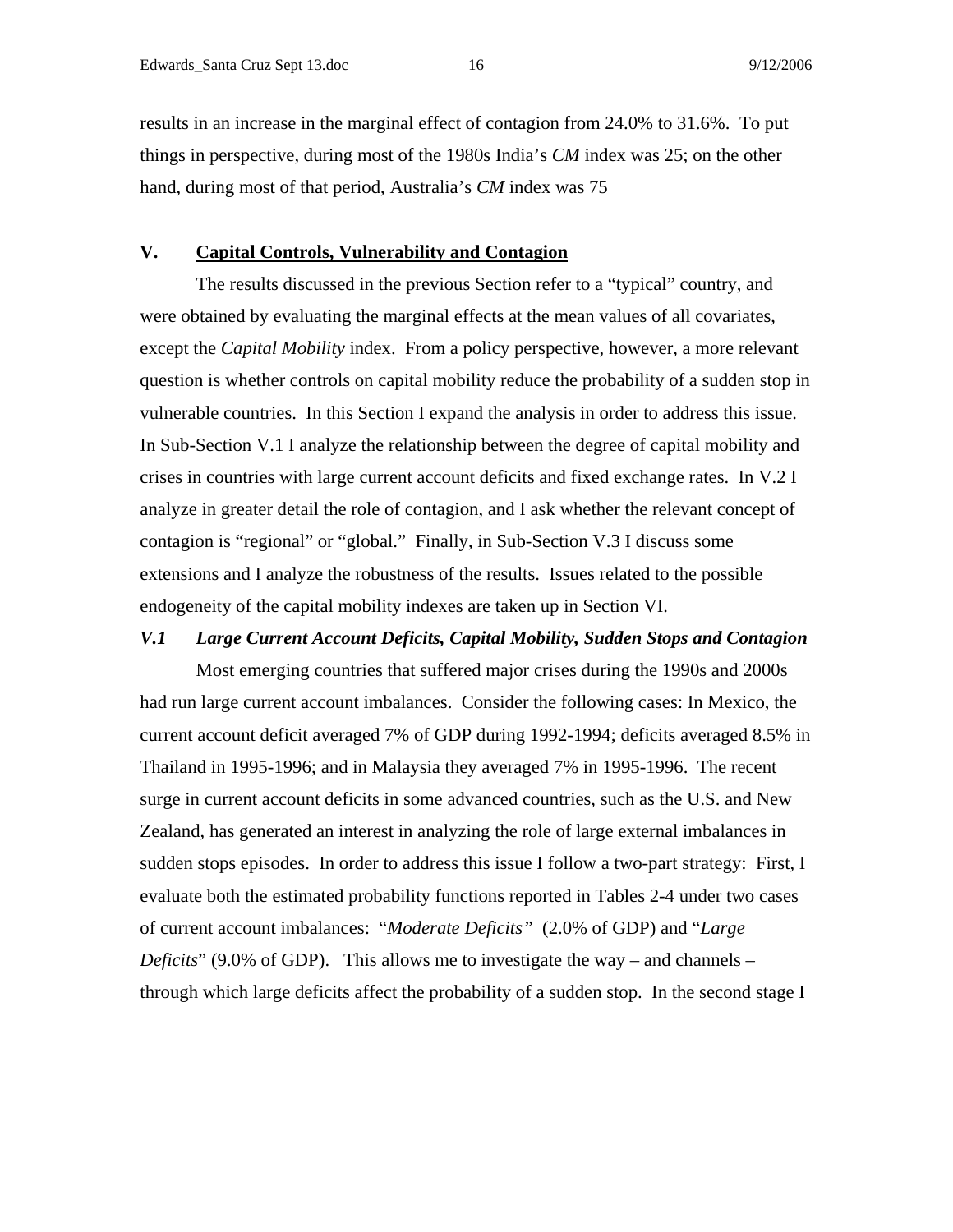analyze whether these estimates for "*Moderate*" and "*Large*" current account deficits change for two alternative degrees of capital mobility: *Low*, and *High*. 21

 Table 6 presents the marginal effects and estimated probabilities of a sudden stop for a "typical" country with *Moderate* and *Large* current account deficits.<sup>22</sup> As may be seen, the estimated probability of a sudden stop increases from 14.3% in the *Moderate Deficit* case to 21.9% under *Large Deficits*. Interestingly, the benefits of a flexible exchange rate regime – captured by a negative marginal effect – are higher in countries with large current account deficits. The marginal contribution of the current account deficit itself continues to be rather small, and it barely increases when moving from the *Moderate* to the *Large* deficits cases (1.0% to 1.2%).

 The results on the role of contagion are particularly interesting: the marginal effect of contagion increases quite drastically from 25.3% in the moderate deficits case, to 33.1% in the large deficits case. This indicates that the most important consequence of running a large current account deficit is that it increases the degree of vulnerability of the country in question to contagion from abroad.

 The results reported in Table 6 are for a "typical" country with an average degree of capital mobility – the *CM* index is 56.7. From the perspective of this paper, a particularly important question is whether the effects of large current account deficits are different under different degrees of capital mobility. I address this issue by evaluating the probability function for four cases that combine the level of the current account deficit (*Moderate* and *Large*) with the degree of capital mobility (*Low* and *High*).23 The results obtained are reported in Table 7. As before, the largest marginal effects correspond to the contagion variable. Its point estimate reaches the highest value (37.6%) for the combination "large deficit-high capital mobility." Its lowest estimate (21.7%) is for "moderate deficit-low capital mobility." These results also indicate that a country that develops a (very) large current account deficit would be able to reduce

<sup>&</sup>lt;sup>21</sup> I define *Low* and *High* mobility as above. I don't report the results for intermediate mobility in order not to clutter the analysis with an excessive number of combinations of deficits and capital mobility. On the effects of large deficits see, for example, Freund and Warnock (2005).

 $22$  As before these marginal effects were computed using the estimated coefficients from equation (2.2) in Table 2. "Typical" in this context means that these marginal effects and estimated probabilities have been evaluated at the mean values of all other covariates.

<sup>&</sup>lt;sup>23</sup> As before low capital mobility is defined as a value of the *CM* index at the  $5<sup>th</sup>$  percentile; High capital mobility corresponds to a value of the *CM* index at the 95<sup>th</sup> percentile.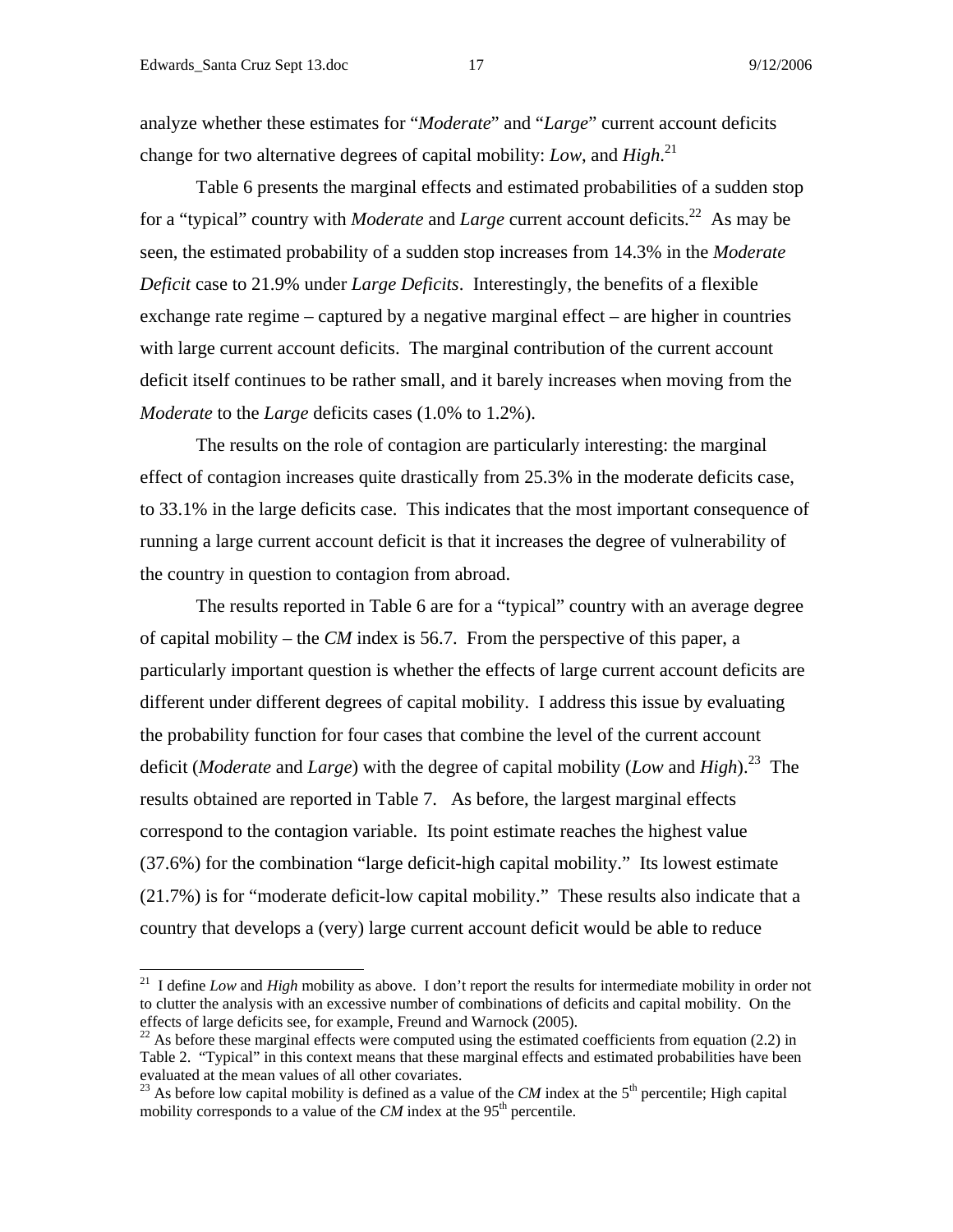somewhat its vulnerability to contagion by reducing its degree of financial integration to the rest of the world. These estimates, however, indicates that even after hiking up controls significantly and reducing the *CM* index from the  $75<sup>th</sup>$  to the  $25<sup>th</sup>$  percentile, a large deficit country will continue to have a very high marginal effect for contagion (29.5%). This suggests that restricting capital mobility may not be the most effective way of reducing external vulnerability.

### *V.2 Contagion: Regional or Global?*

 In the results discussed above, "contagion" has been defined as a change in the probability of experiencing a sudden stop that stems from financial instability generated in the country's neighborhood or region. Indeed, the regressions and marginal effects in Tables 2 through 7 indicate that contagion is the most important channel through which changes in other variables affect the probability of a sudden stop. Moreover, these results show that the vulnerability to contagion – measured through its marginal effect --, is positively related to the degree of capital mobility. An important question, however, is whether crises stemming from more distant regions also affect the probability of a sudden stop. In order to address this issue I defined a second contagion variable as the incidence in sudden stops (in that particular year) in other regions. I call this variable "*Contagion Other*." The results obtained when this variable is added to the analysis are reported in Table 8, and indicate that once the incidence of regional crises are taken into account, other crises – or non-regional contagion -- play no role in determining the probability of sudden stops; contagion is a regional phenomenon.

## *V.3 Robustness and Extensions*

Standard robustness tests were performed, including estimating the equations for alternative time periods, alternative data sets smaller number of countries. I also reestimated the model excluding outlier observations. Generally speaking, the results obtained suggest that the results reported in Tables 2 through 5 are robust to specification, time period, country coverage, and the exclusion of "extreme values" of the different variables. I also considered alternative specifications, and included additional variables that (potentially) capture the extent of external imbalances. (Instrumental variables estimates are discussed in Section VI). As an illustration of the degree of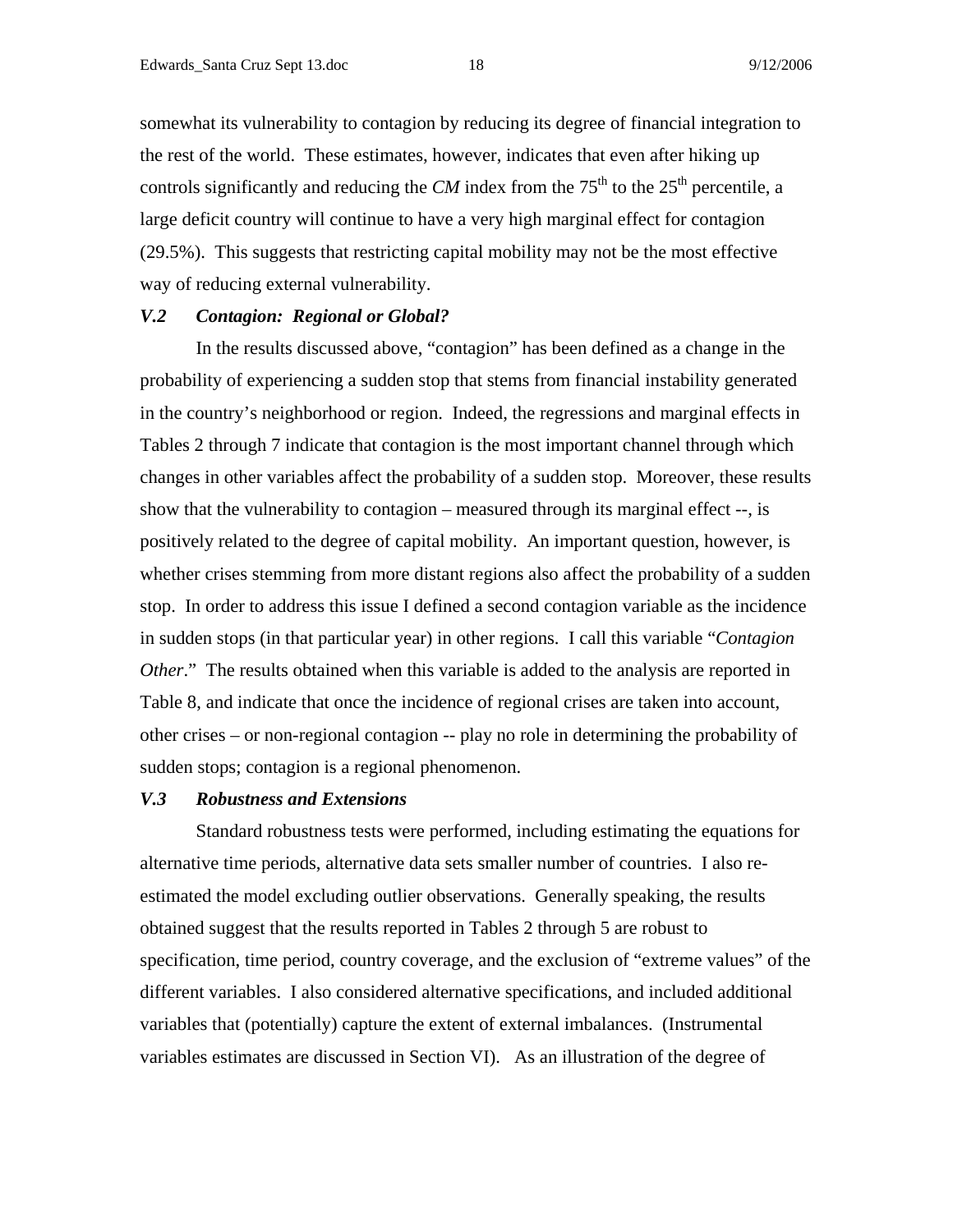robustness of these results, in Table 9 I report variance component probit estimates for two sub-samples: emerging countries and "large" countries.  $^{24}$ 

The results discussed above consider the current account deficit as the measure of external imbalances, and don't control by the country's initial net international investment position (NIIP). That is, the specification reported above makes no distinction between countries with a large deficit and a very negative initial NIIP, and one with a very large deficit and a low initial GDP. When the value of the initial NIIP to GDP ratio was included as an additional regressor its coefficient was negative, as expected, indicating that a more positive NIIP would tend to reduce the probability of a sudden stop. However, the coefficient for this variable was statistically insignificant. Moreover, its inclusion did not affect in any way the analysis on marginal effects on probabilities.

As an additional robustness test I also considered alternative definitions of sudden stops. In particular, I re-estimated the probits when a sudden stop was defined as being a 4% or 5% reduction in capital inflows in one year. The results obtained – available on request – are very similar to those reported here. I also used an alternative definition based on abrupt changes (3% of GDP decline in one year) in *gross* capital flows.<sup>25</sup> The results obtained confirm the key role played by contagion in determining the probability of sudden stops. The coefficient of the *LMF* index of financial integration is positive and significant as before; on the other hand, the coefficient of the *CM* index of capital mobility is still positive but insignificant.

# **VI. On the Potential Endogeneity of Capital Mobility: Instrumental Variable Estimates**

 As a number of authors have documented, international financial integration has increased significantly during the last decade and a half. These changes in the extent of capital mobility have not been linear, however. Indeed, there is evidence that, beyond the general trend towards liberalization, countries tend to alter the severity of capital controls

 $24$  Large countries are defined as those countries that in 1995 had a GDP in the top 25 percent of the global GDP distribution.

 $25$  Gross flows were, in turn, defined as changes in the country's total liabilities. The raw data were taken from Lane and Ferreti-Milesi (2006). Rothenberg and Warnock (2006) have argued that it is useful to distinguish between sudden stops in gross flows and those in net flows.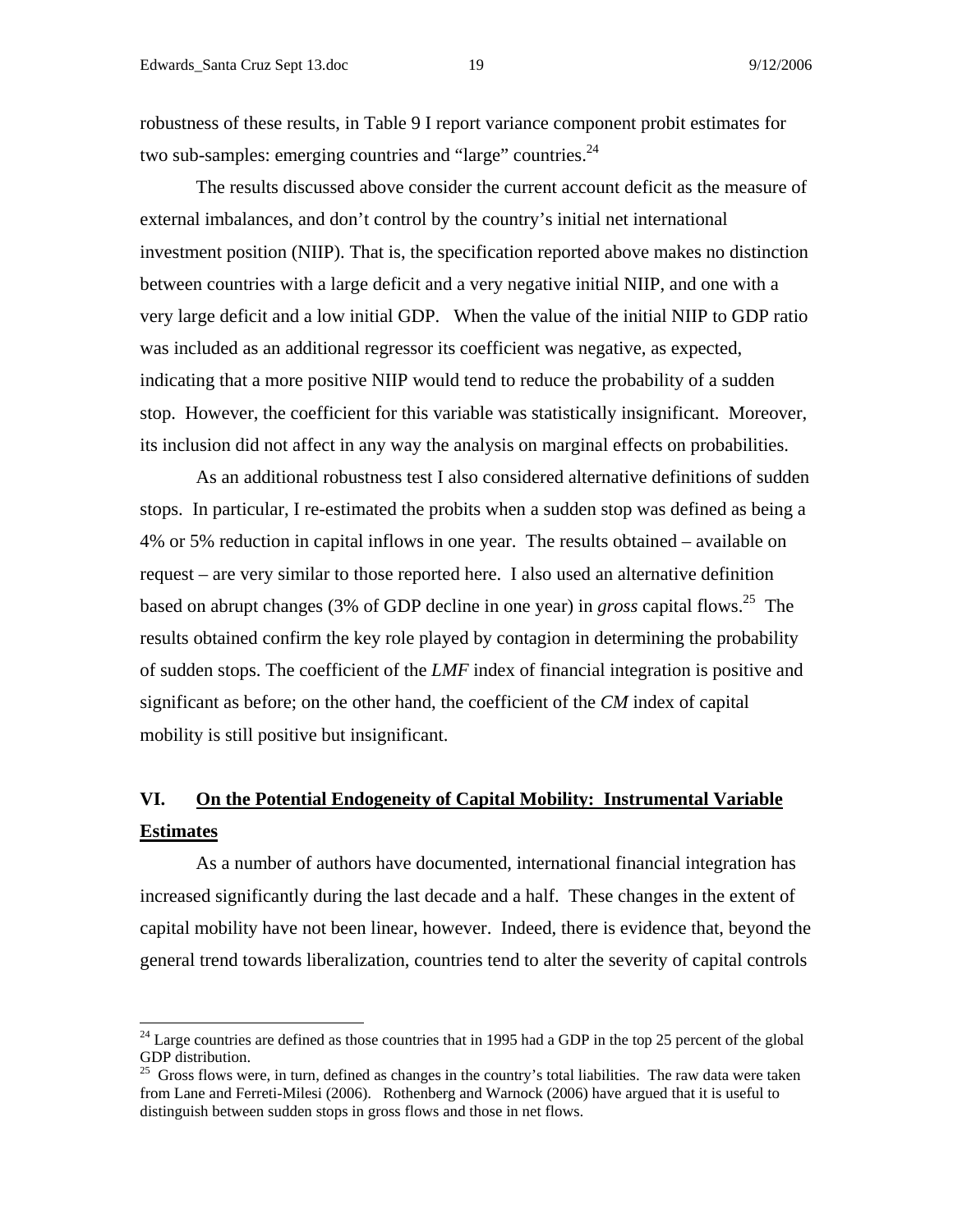for a number of political and economic reasons.<sup>26</sup> More specifically, countries that face external payments difficulties have tended to introduce restrictions on capital mobility. This means that it is possible that the capital mobility indexes used in this paper are endogenous, and jointly determined (future) sudden stops.<sup>27</sup> In order to address this potential endogeneity issue I estimated the probit equation in equation (2) using maximum likelihood instrumental variables procedure suggested by Amemiya (1978).<sup>28</sup>

 In determining the instruments I relied on several important findings from the empirical literature on capital controls: (1) Capital mobility and trade openness are highly correlated. This suggests that an exogenous measure of trade openness is a good instrument for capital mobility.<sup>29</sup> (2) Political considerations also play an important role in determining the extent of capital restrictions. (3) More advanced countries tend to rely less on capital controls. (4) Some countries respond to exogenous external shocks – such as changes in the terms of trade or in world (real) interest rates – by adjusting the degree of capital mobility. Based on these considerations, in the instrumental variables estimation the following instruments were used: a measure of trade openness, obtained as the fitted value from a gravity model of bilateral trade; the lagged contagion indicator in other regions; a measure of civil liberties, as a proxy for political instability; lagged change in the terms of trade; twice lagged current account balance; lagged (real) world interest rates; the log of GDP per capita in 1970; and regional dummies. The results obtained from the instrumental variables probit estimates are reported in Table 10. The estimations reported are both for the complete sample as well as for an emerging countries only sample (where the z-tests were computed with robust standard errors).

 As may be seen from Table 10, the results obtained are very similar from those reported in Tables 2 and 3 for the random effect probit estimates. All coefficients continue to have the same signs and are statistically significant at conventional levels. Moreover, the estimated marginal effects support the conclusions reached above:

 $26$  See, for example, the discussion in Alessina and Milesi-Ferreti (1994) for an early discussion on this subject.

 $^{27}$  Although lagged capital mobility is a pre-determined variable, it may still be jointly determined with sudden stops if the error term  $\varepsilon$  in equation (2) is autoregressive.<br><sup>28</sup> The identifying restrictions is that the number of instruments excluded from the main equation is equal

or greater than the number of endogenous variables.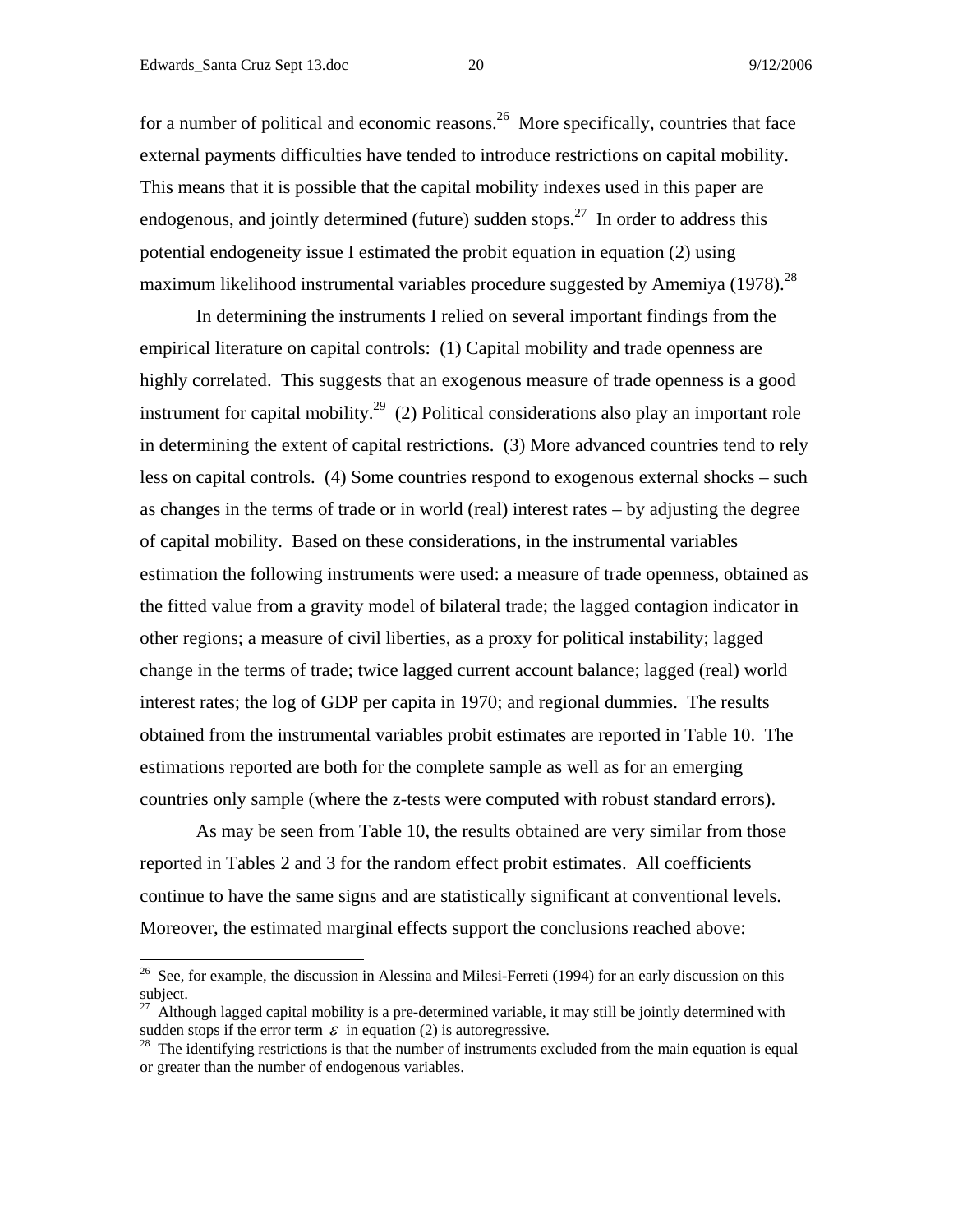increased capital results in a very small (although statistically significant) increase in the probability of a sudden stop. Countries that adopt a flexible exchange rate see a significant reduction in their probability of experiencing a sudden stop. Contagion is the moist important (marginal) determinant of the probability of sudden stops. The most important effect of changes in the extent of capital mobility is that they affect a country's vulnerability to contagion.

### **VII. Concluding Remarks**

 The consequences of globalization continue to be a subject of intense debate. The role of capital mobility and international financial integration is, perhaps, the most controversial aspect of globalization. Most of these debates, however, have been affected by the poor quality of indexes on capital account mobility. In this paper I use a new and large data set that includes three new indexes on capital mobility. Two of these are available for over 130 countries and more than 30 years. In this paper I have used this data set to investigate whether a greater degree of international financial integration affects the probability of a sudden stop. The analysis focused on both direct and indirect effects of capital mobility on an abrupt halt in net capital flows. In particular, I analyzed whether different degrees of capital mobility affected countries vulnerability to contagion and to large current account deficits. An advantage of using this One of the important innovations of this paper is the use of a new data set that covers a large number of countries, a longer period of time (1970-2004). More important, this new data set includes three alternative new indexes of capital mobility. The results obtained indicate that a higher degree of capital mobility tends to increase the probability of a sudden stop. Quantitatively, however, the magnitude of the effect is very small. The results also indicate that contagion is the most important determinant of sudden stops. Moreover, according to the results reported here, the vulnerability to contagion increases significantly as the degree of capital mobility increases. Although the new data set used in this paper represents an improvement over previous data, there still is significant room for improving our measures of financial integration. In particular, emphasis should be

<sup>&</sup>lt;sup>29</sup> As Aizenman and Noy (2004) have shown, there is a strong empirical connection between trade openness and the degree of capital mobility. The use of gravity trade equations to generate instruments in panel estimation has been pioneered by Jeff Frankel. See, for example, Frankel and Cavallo (2004).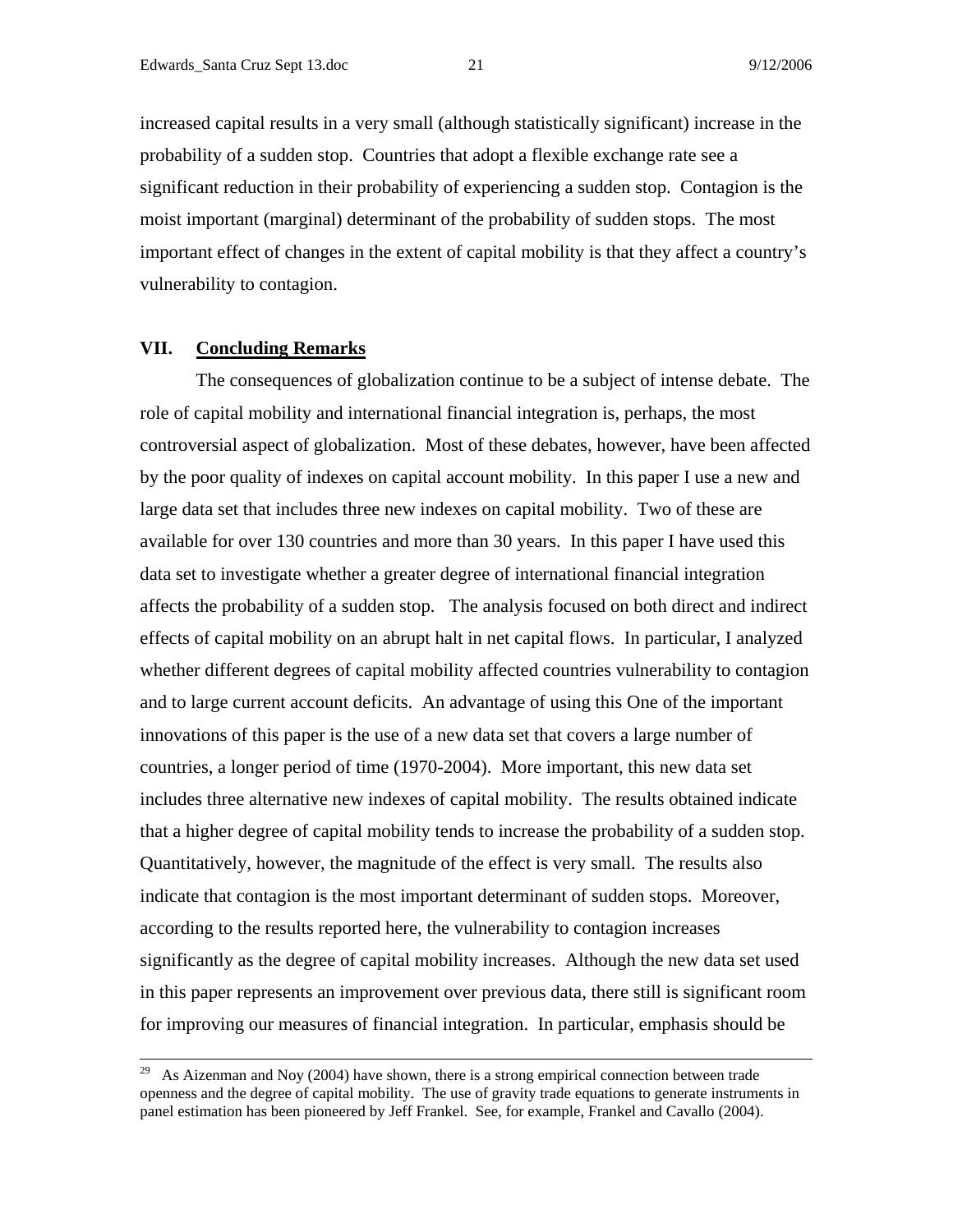given to constructing indexes that distinguish between different types of controls, and between mobility to capital inflows and outflows. The index proposed by Miniane (2004) and used in the regressions in Table 4 of this paper is a step in the right direction. Gaining further insights on the role of financial integration would require expanding its coverage, both in terms of years and countries.

 Finally, it is important to reiterate, once again, that the results reported here only cover one aspect of the debate on capital mobility and financial integration – whether controls affect the probability of facing a crisis, and the channels through which these effects take place. A complete analysis of the welfare implications of restricting capital mobility would also focus on other consequences and costs of these policies, including its effect on investment, productivity growth, governance, transparency and microeconomic distortions. Such a study is beyond the scope of this paper.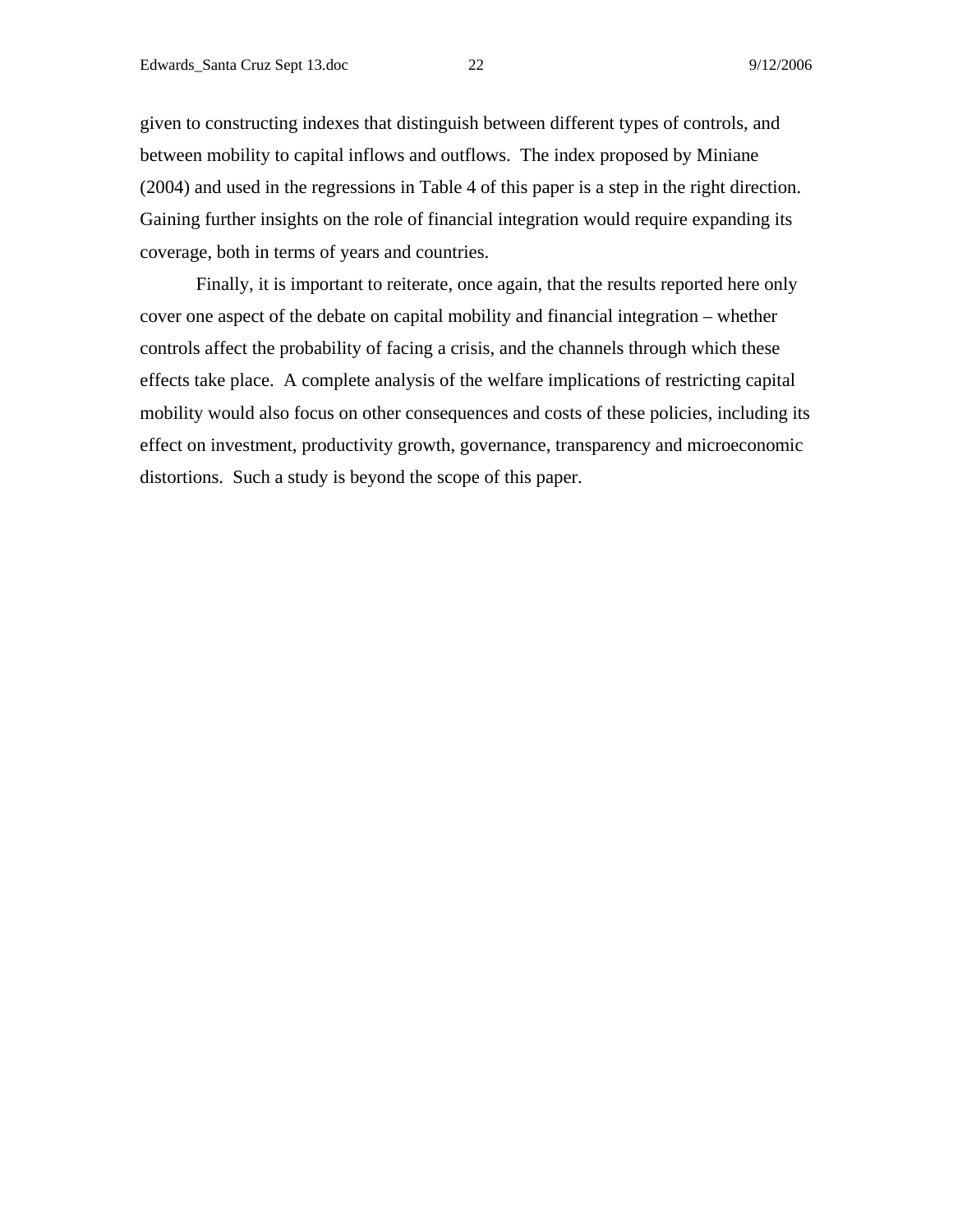# **FIGURE 1: CONTAGION MARGINAL EFFECT COEFFICIENT FOR DIFFERENT VALUES OF THE CAPITAL MOBILITY INDEX**

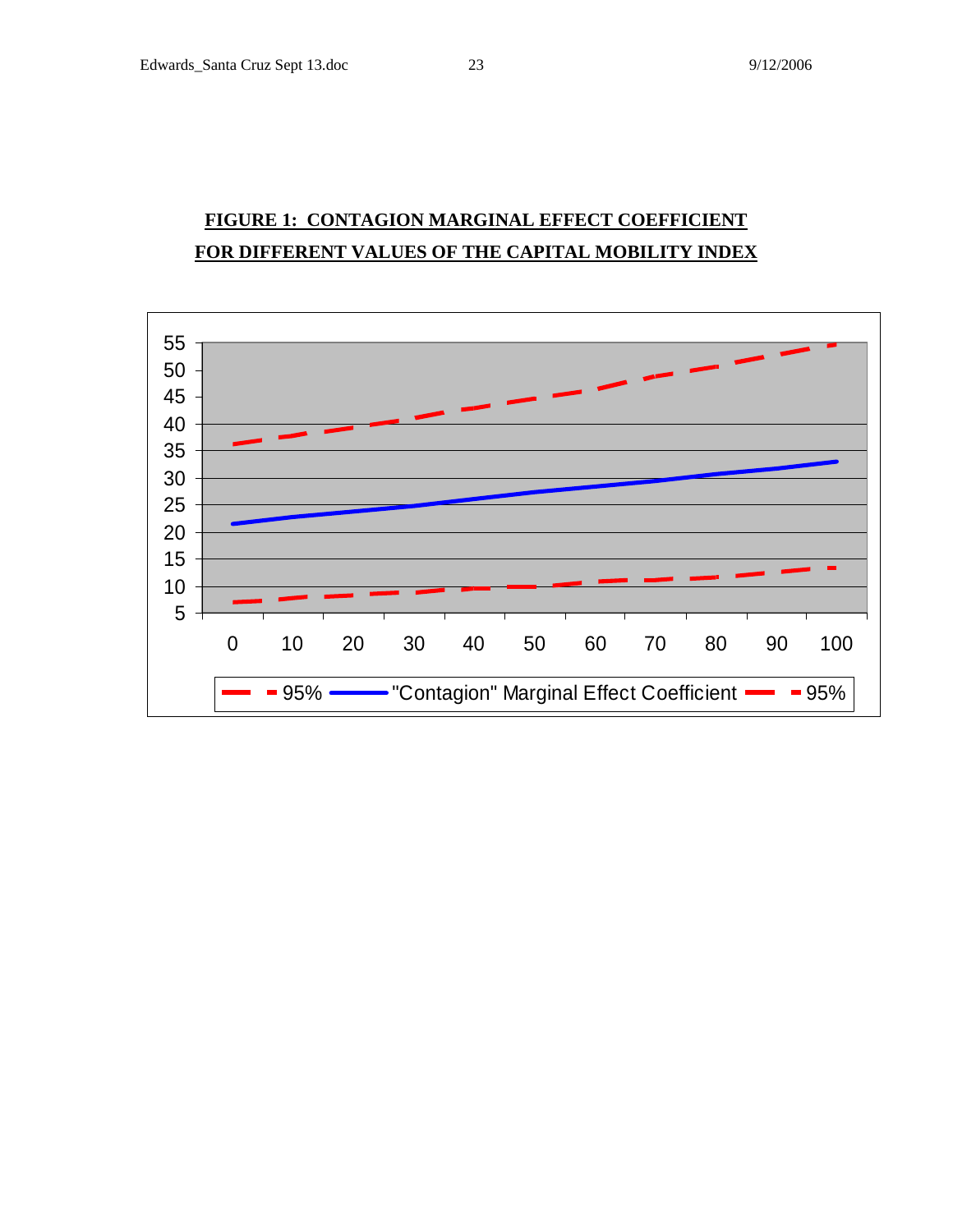|                                | <u>Title: Incidence of Sudden Stops, 1970-2004</u> |             |  |
|--------------------------------|----------------------------------------------------|-------------|--|
|                                | No Sudden Stop                                     | Sudden Stop |  |
| Industrial Countries           | 0.8852                                             | 0.1148      |  |
| Latin American and Caribbean   | 0.7801                                             | 0.2199      |  |
| Asia                           | 0.8634                                             | 0.1366      |  |
| Africa                         | 0.8003                                             | 0.1997      |  |
| Middle East                    | 0.7426                                             | 0.2574      |  |
| Eastern Europe                 | 0.7561                                             | 0.2439      |  |
| Total                          | 0.8118                                             | 0.1882      |  |
| <b>Observations</b><br>Pearson | 2030                                               |             |  |
| Uncorrected $\chi^2(5)$        | 27.9304                                            |             |  |
| Design-based F(5,18210)        | 5.5833                                             |             |  |
| <i>p</i> -value                | 0.0000                                             |             |  |

**Table 1 Title: Incidence of Sudden Stops, 1970-2004**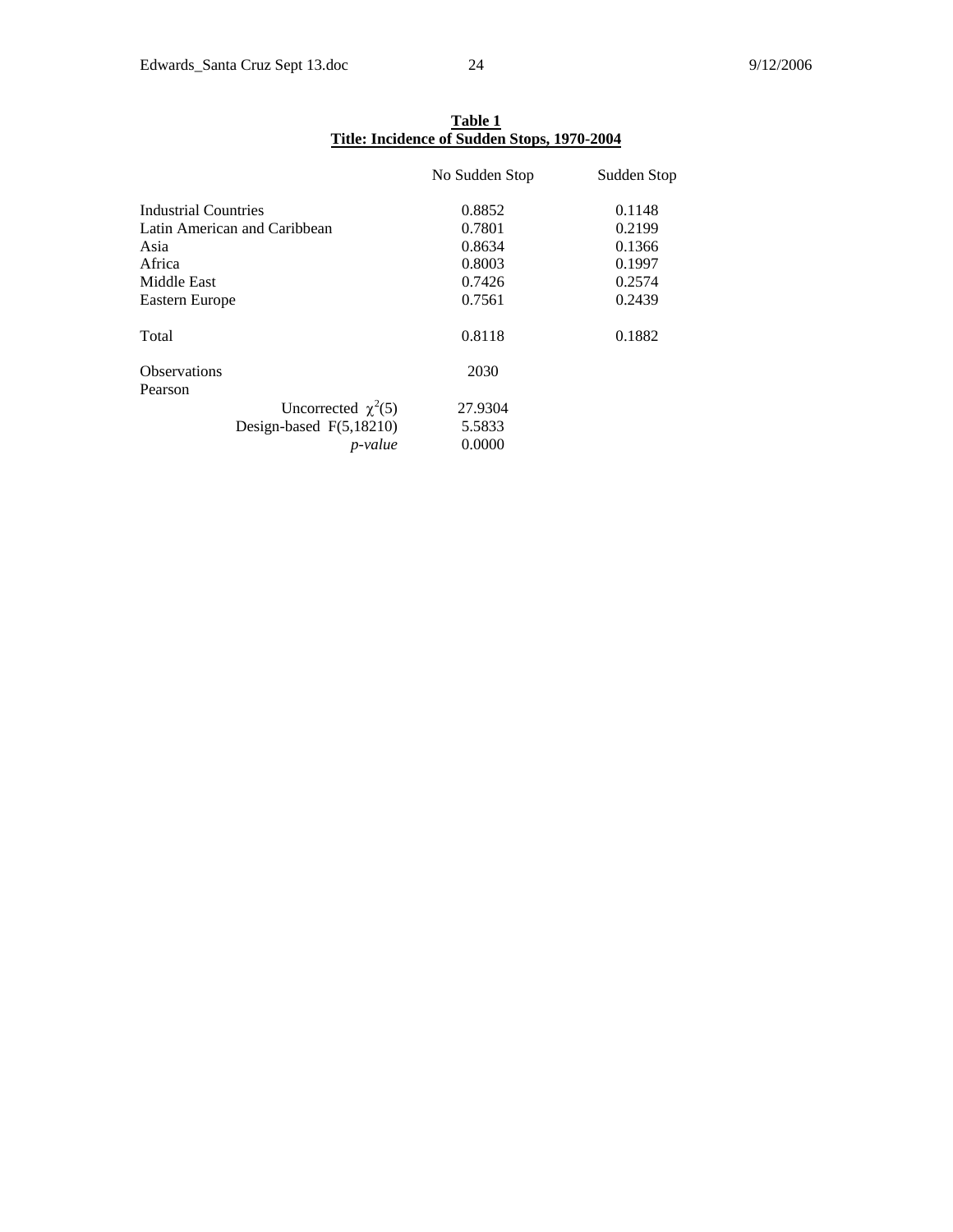|                                                      | Eq.(2.1)     | Eq.(2.2)      | Eq.(2.3)      | Eq.(2.4)      |
|------------------------------------------------------|--------------|---------------|---------------|---------------|
| CAD to GDP                                           | 0.036        | 0.042         | 0.043         |               |
|                                                      | $(9.4)$ ***  | $(9.12)$ ***  | $(7.23)$ ***  |               |
| Contagion                                            | 0.754        | 1.121         | 1.055         | 0.936         |
|                                                      | $(2.53)$ **  | $(3.04)$ ***  | $(2.61)$ ***  | $(2.37)$ **   |
| Terms of Trade Change                                | $-0.003$     | $-0.003$      | $-0.003$      | $-0.005$      |
|                                                      | $(-1.69)$ *  | $(-1.58)$     | $(-1.06)$     | $(-2.16)$ **  |
| Advanced                                             | $-0.225$     | $-0.122$      | $-0.126$      | $-0.318$      |
|                                                      | $(-1.94)$ *  | $(-0.95)$     | $(-0.9)$      | $(-2.27)$ **  |
| Capital Mobility                                     | 0.005        | 0.004         | 0.004         | 0.004         |
|                                                      | $(3.07)$ *** | $(2.41)$ **   | $(2.24)$ **   | $(2.05)$ **   |
| <b>World Interest Rate</b>                           | 0.033        | 0.035         | 0.040         | 0.032         |
|                                                      | $(2.29)$ **  | $(1.89)$ *    | $(1.98)$ **   | (1.61)        |
| Flexible                                             |              | $-0.304$      | $-0.283$      | $-0.301$      |
|                                                      |              | $(-3.37)$ *** | $(-2.95)$ *** | $(-3.17)$ *** |
| <b>Fiscal Deficit to GDP</b>                         |              |               | 0.008         | 0.021         |
|                                                      |              |               | (1.03)        | $(2.86)$ ***  |
| Pseudo - $R^2$                                       |              |               |               |               |
| Log-Likelihood                                       | -1389.3043   | -895.82153    | -726.59869    | $-754.69818$  |
| $\sigma_{v}$                                         | 0.315        | 0.225         | 0.262         | 0.279         |
| $\mathcal{D}$                                        | 0.090        | 0.048         | 0.064         | 0.072         |
| Likelihood-ratio test of $\rho = 0$<br>$(p - value)$ | 0.000        | 0.008         | 0.003         | 0.001         |
| Number of Observations                               | 3009         | 2030          | 1671          | 1671          |
| Number of Countries                                  | 150          | 136           | 121           | 121           |

| Table 2                                                              |
|----------------------------------------------------------------------|
| <b>Random Effect Probit Estimates for Sudden Stops, 1970-2004:</b>   |
| Capital Mobility $(CM)$ Index of International Financial Integration |

Absolute value of z statistics is reported in parentheses. All regressors are one period lagged. Constant term is included, but not reported. \*\*\* significant at 1%; \*\* significant at 5%; \* significant at 10%.  $\rho$  is  $\sigma_v^2 / \sigma_v^2 + 1$ .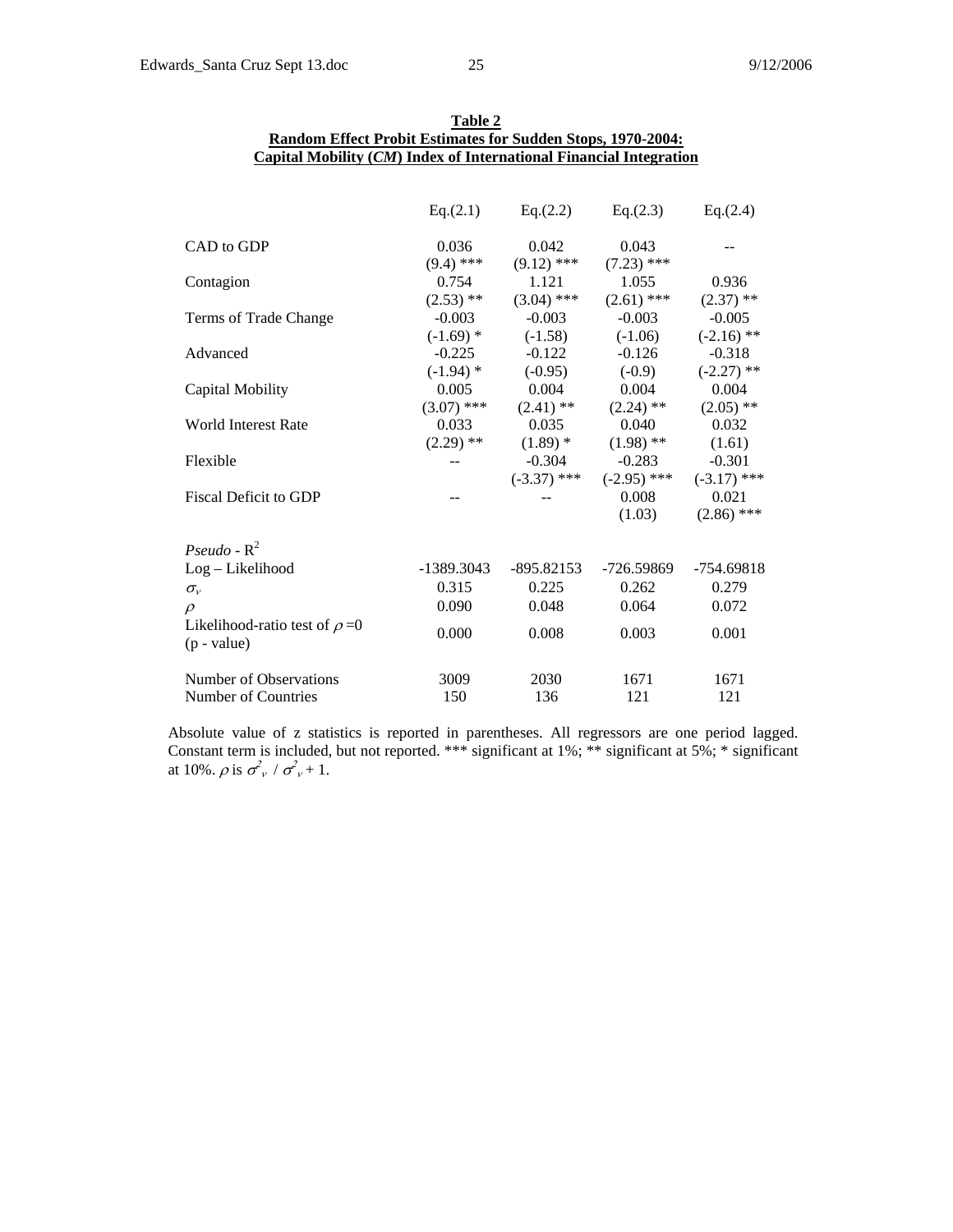|                                                      | Eq.(3.1)     | Eq.(3.2)                 | Eq. $(3.3)$                               | Eq.(3.4)     |
|------------------------------------------------------|--------------|--------------------------|-------------------------------------------|--------------|
| CAD to GDP                                           | 0.033        | 0.041                    | 0.046                                     |              |
|                                                      | $(6.82)$ *** | $(7.05)$ ***             | $(6.2)$ ***                               |              |
| Contagion                                            | 0.886        | 1.336                    | 1.268                                     | 1.194        |
|                                                      | $(2.72)$ *** | $(3.3)$ ***              | $(2.97)$ ***                              | $(2.87)$ *** |
| Terms of Trade Change                                | $-0.002$     | $-0.003$                 | $-0.001$                                  | $-0.003$     |
|                                                      | $(-0.89)$    | $(-1.23)$                | $(-0.37)$                                 | $(-1.19)$    |
| Advanced                                             | $-0.126$     | 0.035                    | 0.052                                     | $-0.125$     |
|                                                      | $(-1.07)$    | (0.27)                   | (0.38)                                    | $(-0.95)$    |
| <b>LMF</b>                                           | 0.061        | 0.043                    | 0.047                                     | 0.041        |
|                                                      |              | $(3.42)$ *** $(2.12)$ ** | $(2.23)$ **                               | $(2.05)$ **  |
| <b>World Interest Rate</b>                           | 0.028        | 0.018                    | 0.028                                     | 0.021        |
|                                                      | $(1.8)$ *    | (0.9)                    | (1.28)                                    | (1.00)       |
| Flexible                                             |              | $-0.332$                 | $-0.311$                                  | $-0.313$     |
|                                                      |              |                          | $(-3.44)$ *** $(-3.07)$ *** $(-3.14)$ *** |              |
| <b>Fiscal Deficit to GDP</b>                         |              |                          | 0.005                                     | 0.019        |
|                                                      |              |                          | (0.54)                                    | $(2.09)$ **  |
| Pseudo - $R^2$                                       |              |                          |                                           |              |
| Log-Likelihood                                       | -1155.8353   | -745.9215                | $-640.0216$                               | $-661.2303$  |
| $\sigma_{v}$                                         | 0.343        | 0.267                    | 0.297                                     | 0.286        |
| $\rho$                                               | 0.105        | 0.066                    | 0.081                                     | 0.076        |
| Likelihood-ratio test of $\rho = 0$<br>$(p - value)$ | 0.000        | 0.002                    | 0.001                                     | 0.001        |
| Number of Observations                               | 2620         | 1769                     | 1528                                      | 1528         |
| Number of Countries                                  | 126          | 115                      | 105                                       | 105          |

| Table 3                                                            |
|--------------------------------------------------------------------|
| <b>Random Effect Probit Estimates for Sudden Stops, 1970-2004:</b> |
| <i>LMF</i> Index of International Financial Integration            |

Absolute value of z statistics is reported in parentheses. All regressors are one period lagged. Constant term is included, but not reported. \*\*\* significant at 1%; \*\* significant at 5%; \* significant at 10%.  $\rho$  is  $\sigma_v^2 / \sigma_v^2 + 1$ .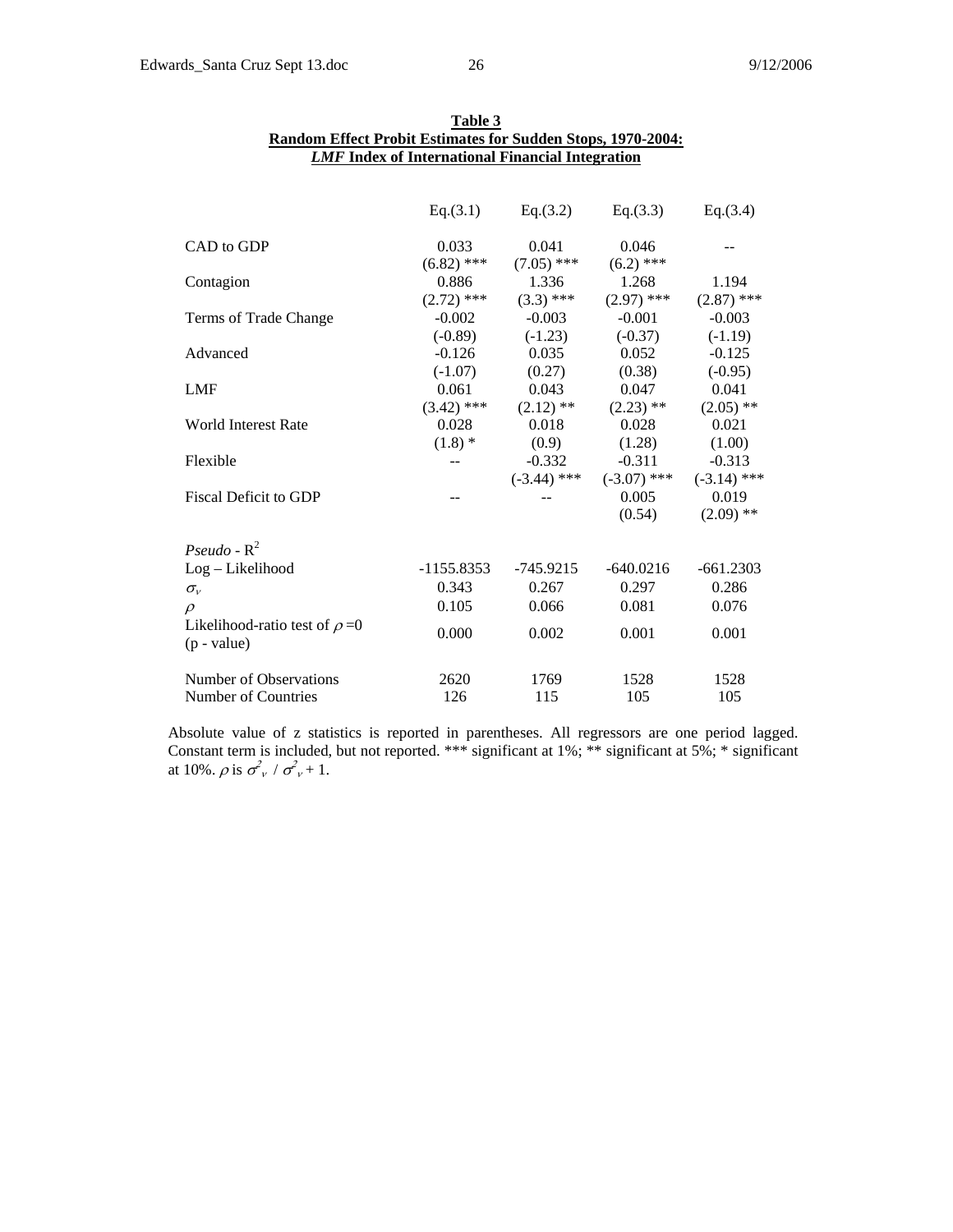|                                                      | Eq.(4.1)                 | Eq.(4.2)                 | Eq.(4.3)     | Eq.(4.4)     |
|------------------------------------------------------|--------------------------|--------------------------|--------------|--------------|
| CAD to GDP                                           | 0.043                    | 0.051                    | 0.050        |              |
|                                                      | $(1.94)$ *               | $(2.00)$ **              | $(1.95)$ *   |              |
| Contagion                                            | 1.102                    | 1.649                    | 1.605        | 1.364        |
|                                                      | (1.2)                    | (1.64)                   | (1.59)       | (1.36)       |
| Terms of Trade Change                                | 0.017                    | 0.009                    | 0.008        | 0.005        |
|                                                      | $(1.77)$ *               | (0.79)                   | (0.72)       | (0.45)       |
| Advanced                                             | $-0.650$                 | $-0.592$                 | $-0.596$     | $-0.674$     |
|                                                      | $(-1.84)$ *              | $(-1.65)$ *              | $(-1.63)$    | $(-1.86)$ *  |
| Miniane                                              | $-0.922$                 | $-0.961$                 | -0.988       | $-0.886$     |
|                                                      |                          | $(-1.98)$ ** $(-1.89)$ * | $(-1.9)$ *   | $(-1.72)$ *  |
| World Interest Rate                                  | $-0.020$                 | $-0.017$                 | $-0.015$     | $-0.014$     |
|                                                      | $(-0.3)$                 | $(-0.24)$                | $(-0.22)$    | $(-0.2)$     |
| Flexible                                             | $\overline{\phantom{a}}$ | $-0.590$                 | $-0.584$     | $-0.515$     |
|                                                      |                          | $(-2.74)$ ***            | $(-2.7)$ *** | $(-2.43)$ ** |
| Fiscal Deficit to GDP                                | $-$                      |                          | 0.0001       | $-0.003$     |
|                                                      |                          |                          | (0.01)       | $(-0.14)$    |
| Pseudo - $R^2$                                       |                          |                          |              |              |
| Log-Likelihood                                       | -181.1533                | $-147.9502$              | $-146.3515$  | $-148.3096$  |
| $\sigma_{v}$                                         | 0.557                    | 0.471                    | 0.454        | 0.455        |
| $\varrho$                                            | 0.237                    | 0.182                    | 0.171        | 0.172        |
| Likelihood-ratio test of $\rho = 0$<br>$(p - value)$ | 0.000                    | 0.002                    | 0.006        | 0.005        |
| Number of Observations                               | 516                      | 448                      | 423          | 423          |
| Number of Countries                                  | 30                       | 30                       | 28           | 28           |

| Table 4                                                            |  |  |  |
|--------------------------------------------------------------------|--|--|--|
| <b>Random Effect Probit Estimates for Sudden Stops, 1970-2004:</b> |  |  |  |
| <b>MI</b> Index of International Financial Integration             |  |  |  |

Absolute value of z statistics is reported in parentheses. All regressorsare one period lagged. Constant term is included, but not reported. \*\*\* significant at 1%; \*\* significant at 5%; \* significant at 10%.  $\rho$  is  $\sigma_v^2 / \sigma_v^2 + 1$ .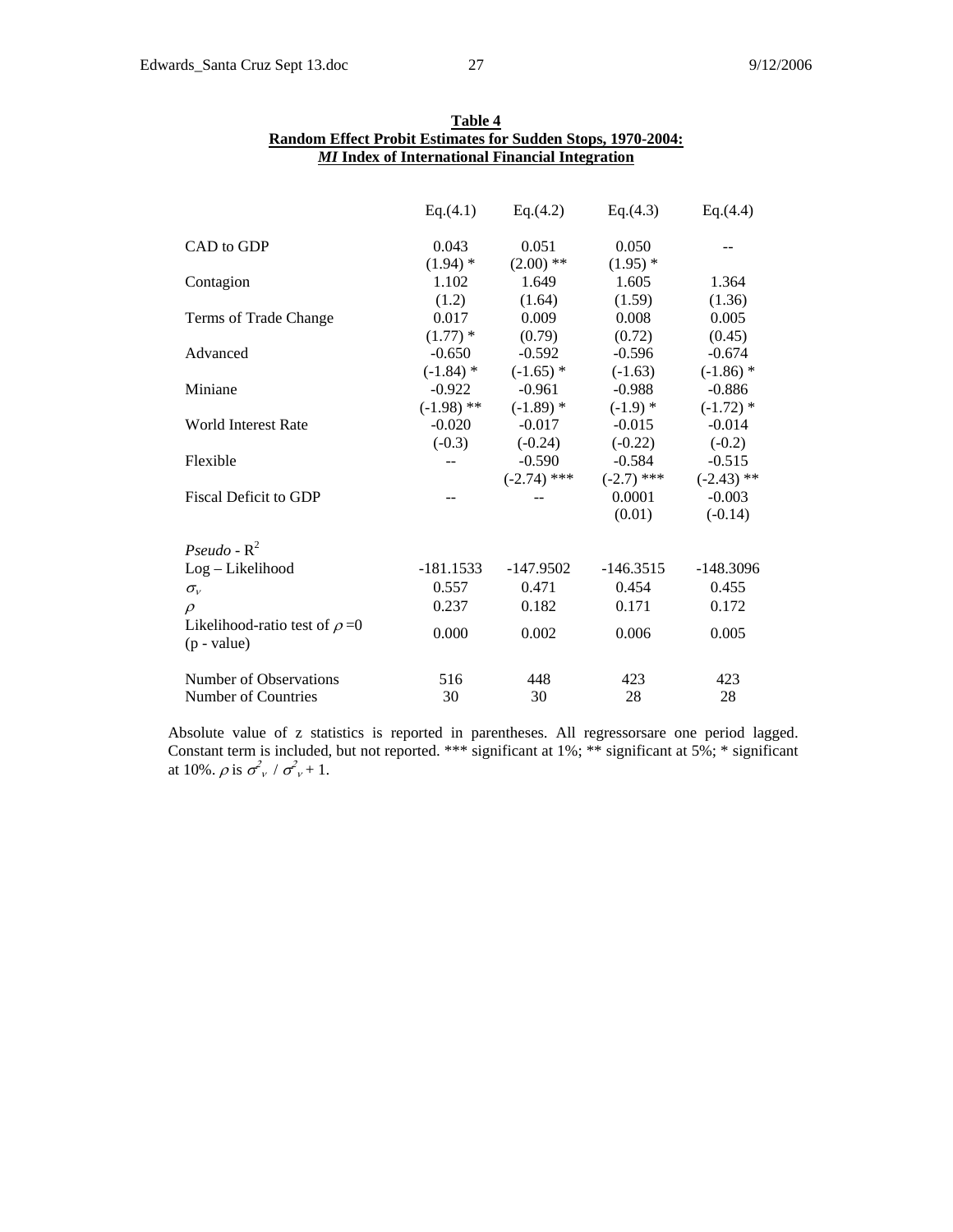|                              | Low              | Intermediate     | High             |
|------------------------------|------------------|------------------|------------------|
|                              | Capital Mobility | Capital Mobility | Capital Mobility |
|                              | Eq.(5.1)         | Eq.(5.2)         | Eq.(5.3)         |
| CAD to GDP                   | 0.009            | 0.01             | 0.012            |
|                              | $(7.90)$ ***     | $(9.03)$ ***     | $(7.88)$ ***     |
| Contagion                    | 0.243            | 0.279            | 0.329            |
|                              | $(3.01)$ ***     | $(3.04)$ ***     | $(2.97)$ ***     |
| Terms of Trade Change        | $-0.001$         | $-0.001$         | $-0.001$         |
|                              | $(-1.58)$        | $(-1.58)$        | $(-1.56)$        |
| Advanced                     | $-0.025$         | $-0.029$         | $-0.035$         |
|                              | $(-1.02)$        | $(-0.99)$        | $(-0.96)$        |
| Capital Mobility             | 0.001            | 0.001            | 0.001            |
|                              | $(2.83)$ ***     | $(2.42)$ **      | $(2.11)$ **      |
| <b>World Interest Rate</b>   | 0.007            | 0.009            | 0.01             |
|                              | $(1.88)$ *       | $(1.89)$ *       | $(1.88)$ *       |
| Flexible                     | $-0.061$         | $-0.07$          | $-0.084$         |
|                              | $(-3.51)$ ***    | $(-3.63)$ ***    | $(-3.54)$ ***    |
| <b>Predicted Probability</b> | 0.135            | 0.165            | 0.216            |

| Table 5                                                             |
|---------------------------------------------------------------------|
| <b>Marginal Effects and Predicted Probabilities of Sudden Stops</b> |
| <b>Under Alternative Degrees of Capital Mobility</b>                |

For details on the computations in each column, see the text. Absolute value of z statistics are reported in parentheses. Sample means are: 4.3 for current account deficit to GDP, 0.196 for contagion, 4.3 for changes in terms of trade, 0.21 for advance, 2.06 for world interest rate and 0.263 for flex. Capital mobility is set at 25, 56 and 100 in Eq.(5.1), Eq.(5.2) and Eq.(5.3) respectively. \* significant at 1%; \*\* significant at 5%; \*\*\* significant at 10%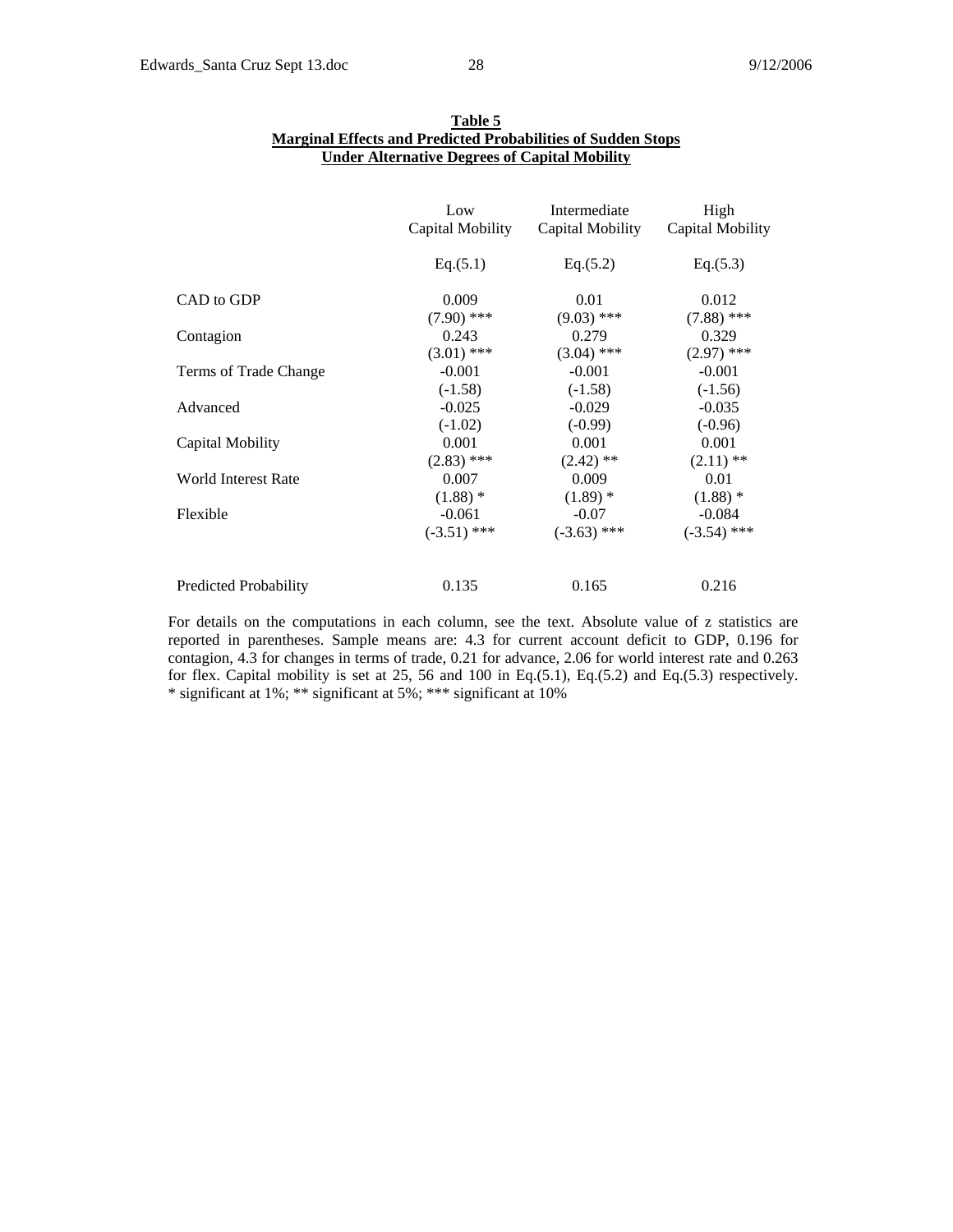| Table 6                                                             |
|---------------------------------------------------------------------|
| <b>Marginal Effects and Predicted Probabilities of Sudden Stops</b> |
| <b>Under Alternative levels of the Current Account Deficit</b>      |
|                                                                     |

|                       | Moderate<br>Deficits | Large<br>Deficits |
|-----------------------|----------------------|-------------------|
|                       | Eq.(6.1)             | Eq.(6.2)          |
| CAD to GDP            | 0.009                | 0.012             |
|                       | $(9.86)$ ***         | $(7.97)$ ***      |
| Contagion             | 0.253                | 0.331             |
|                       | $(3.04)$ ***         | $(3.04)$ ***      |
| Terms of Trade Change | $-0.001$             | $-0.001$          |
|                       | $(-1.57)$            | $(-1.58)$         |
| Advanced              | $-0.027$             | $-0.035$          |
|                       | $(-0.99)$            | $(-0.99)$         |
| Capital Mobility      | 0.001                | 0.001             |
|                       | $(2.41)$ **          | $(2.41)$ **       |
| World Interest Rate   | 0.008                | 0.01              |
|                       | $(1.89)$ *           | $(1.89)$ *        |
| Flexible              | $-0.063$             | $-0.085$          |
|                       | $(-3.63)$ ***        | $(-3.61)$ ***     |
| Predicted Probability | 0.143                | 0.219             |

For details on the computations in each column, see the text. Absolute value of z statistics are reported in parentheses. Sample means are: 0.196 for contagion, 4.3 for changes in terms of trade, 0.21 for advance, 56.7 for capital mobility, 2.06 for world interest rate and 0.263 for flex. 2.0 Current account deficit to GDP is set at 2.0 in Eq.(6.1) and 9.0 in Eq.(6.2).  $*$  significant at 1%;  $**$ significant at 5%; \*\*\* significant at 10%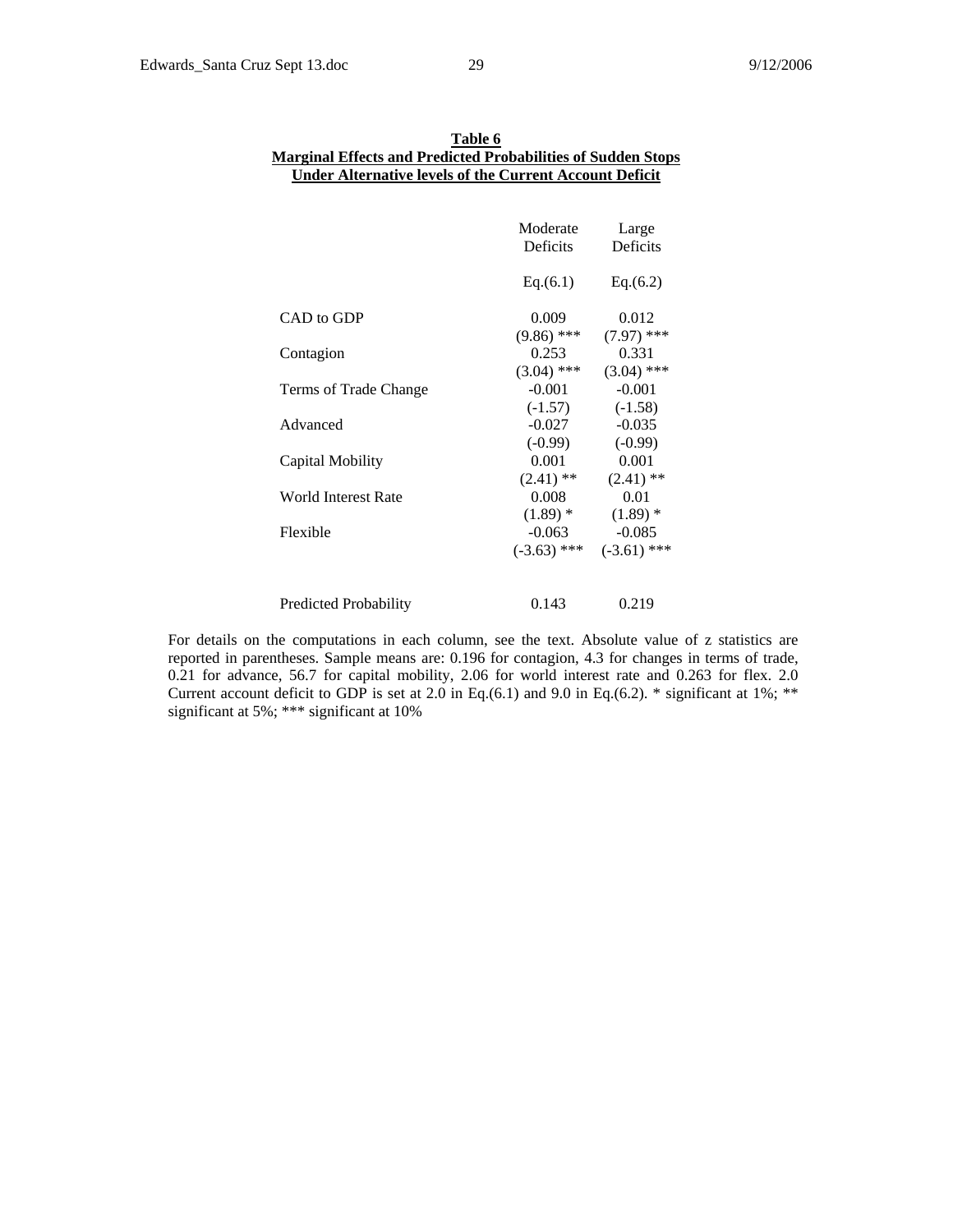|                          | Moderate<br>Deficits |               | Large<br>Deficits |               |
|--------------------------|----------------------|---------------|-------------------|---------------|
|                          | Low                  | High          | Low               | High          |
|                          | Capital              | Capital       | Capital           | Capital       |
|                          | Mobility             | Mobility      | Mobility          | Mobility      |
| $\overline{\phantom{0}}$ | Eq.(7.1)             | Eq.(7.2)      | Eq.(7.3)          | Eq.(7.4)      |
| CAD to GDP               | 0.008                | 0.011         | 0.011             | 0.014         |
|                          | $(8.25)$ ***         | $(8.08)$ ***  | $(7.3)$ ***       | $(7.63)$ ***  |
| Contagion                | 0.217                | 0.303         | 0.295             | 0.376         |
|                          | $(3.00)$ ***         | $(2.96)$ ***  | $(3.02)$ ***      | $(2.99)$ ***  |
| Terms of Trade Change    | $-0.001$             | $-0.001$      | $-0.001$          | $-0.001$      |
|                          | $(-1.57)$            | $(-1.56)$     | $(-1.58)$         | $(-1.57)$     |
| Advanced                 | $-0.023$             | $-0.032$      | $-0.031$          | $-0.04$       |
|                          | $(-1.02)$            | $(-0.96)$     | $(-1.01)$         | $(-0.96)$     |
| Capital Mobility         | 0.001                | 0.001         | 0.001             | 0.001         |
|                          | $(2.88)$ ***         | $(2.08)$ **   | $(2.74)$ ***      | $(2.17)$ **   |
| World Interest Rate      | 0.007                | 0.009         | 0.009             | 0.012         |
|                          | $(1.88)$ *           | $(1.87)$ *    | $(1.89)$ *        | $(1.88)$ *    |
| Flexible                 | $-0.054$             | $-0.077$      | $-0.075$          | $-0.097$      |
|                          | $(-3.48)$ ***        | $(-3.53)$ *** | $(-3.54)$ ***     | $(-3.54)$ *** |
| Predicted Probability    | 0.114                | 0.188         | 0.181             | 0.278         |

| Table 7                                                                       |
|-------------------------------------------------------------------------------|
| <b>Marginal Effects and Predicted Probabilities of Sudden Stops</b>           |
| Under Alternative Degrees of Capital Mobility and of Current Account Deficits |

For details on the computations in each column, see the text. Absolute value of z statistics are reported in parentheses. Sample means are: 0.196 for contagion, 4.3 for changes in terms of trade, 0.21 for advance, 2.06 for world interest rate and 0.263 for flex. Current account deficit to GDP is set at 2.0 in Eq.(7.1) and Eq.(7.2), and at 9.0 in Eq.(7.3) and Eq.(7.4). Capital Mobility is set at 25 in Eq.(7.1) and Eq.(7.3), and at 100 in Eq.(7.2) and Eq.(7.4).  $*$  significant at 1%;  $**$  significant at 5%; \*\*\* significant at 10%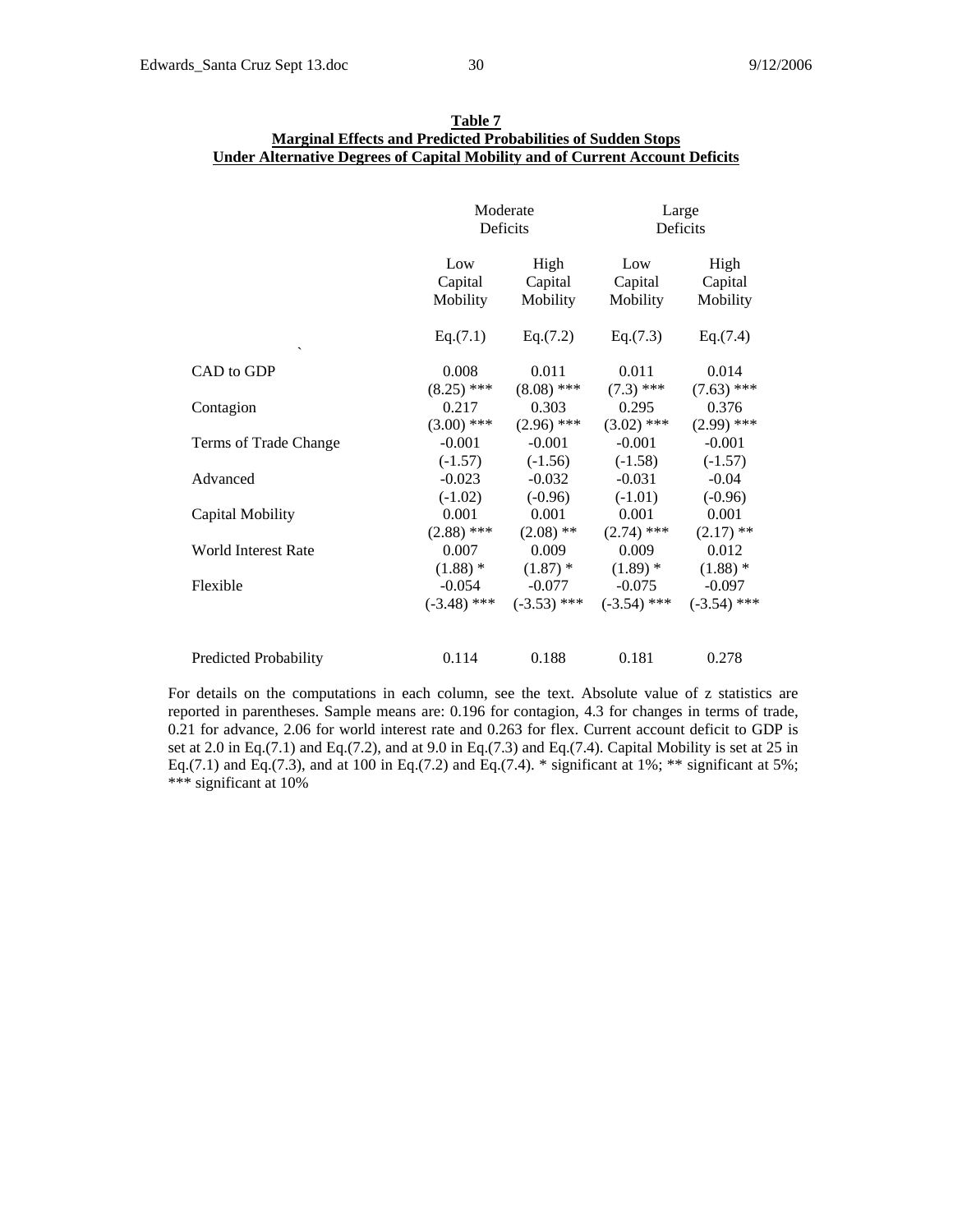|                                     | Eq.(8.1)      | Eq.(8.2)      |
|-------------------------------------|---------------|---------------|
| CAD to GDP                          | 0.042         | 0.0414        |
|                                     | $(9.11)$ ***  | $(7.05)$ ***  |
| <b>Contagion Regional</b>           | 1.1703        | 1.3579        |
|                                     | $(3.15)$ ***  | $(3.34)$ ***  |
| <b>Contagion Other</b>              | $-0.8235$     | $-0.4102$     |
|                                     | $(-1.23)$     | $(-0.58)$     |
| Terms of Trade Change               | $-0.003$      | $-0.0025$     |
|                                     | $(-1.59)$     | $(-1.23)$     |
| Advanced                            | $-0.0999$     | 0.0469        |
|                                     | $(-0.77)$     | (0.36)        |
| <b>World Interest Rate</b>          | 0.0431        | 0.0221        |
|                                     | $(2.19)$ **   | (1.04)        |
| Flexible                            | $-0.3055$     | $-0.3323$     |
|                                     | $(-3.38)$ *** | $(-3.44)$ *** |
| Capital Mobility                    | 0.0044        |               |
|                                     | $(2.45)$ **   |               |
| LMF                                 |               | 0.0429        |
|                                     |               | $(2.14)$ **   |
|                                     |               |               |
| Pseudo - $R^2$                      |               |               |
| Log-Likelihood                      | -895.0618     | $-745.7535$   |
| $\sigma_{v}$                        | 0.227         | 0.267         |
| $\rho$                              | 0.049         | 0.067         |
| Likelihood-ratio test of $\rho = 0$ |               |               |
| $(p - value)$                       | 0.007         | 0.002         |
|                                     |               |               |
| Number of Observations              | 2030          | 1769          |
| Number of Countries                 | 136           | 115           |

| Table 8                                                             |
|---------------------------------------------------------------------|
| <b>Marginal Effects and Predicted Probabilities of Sudden Stops</b> |
| Under Two Alternative Definitions of Contagion (Regional and Other) |

Absolute value of z statistics is reported in parentheses. All regressors are one period lagged. Constant term is included, but not reported. \*\*\* significant at 1%; \*\* significant at 5%; \* significant at 10%.  $\rho$  is  $\sigma_v^2 / \sigma_v^2 + 1$ .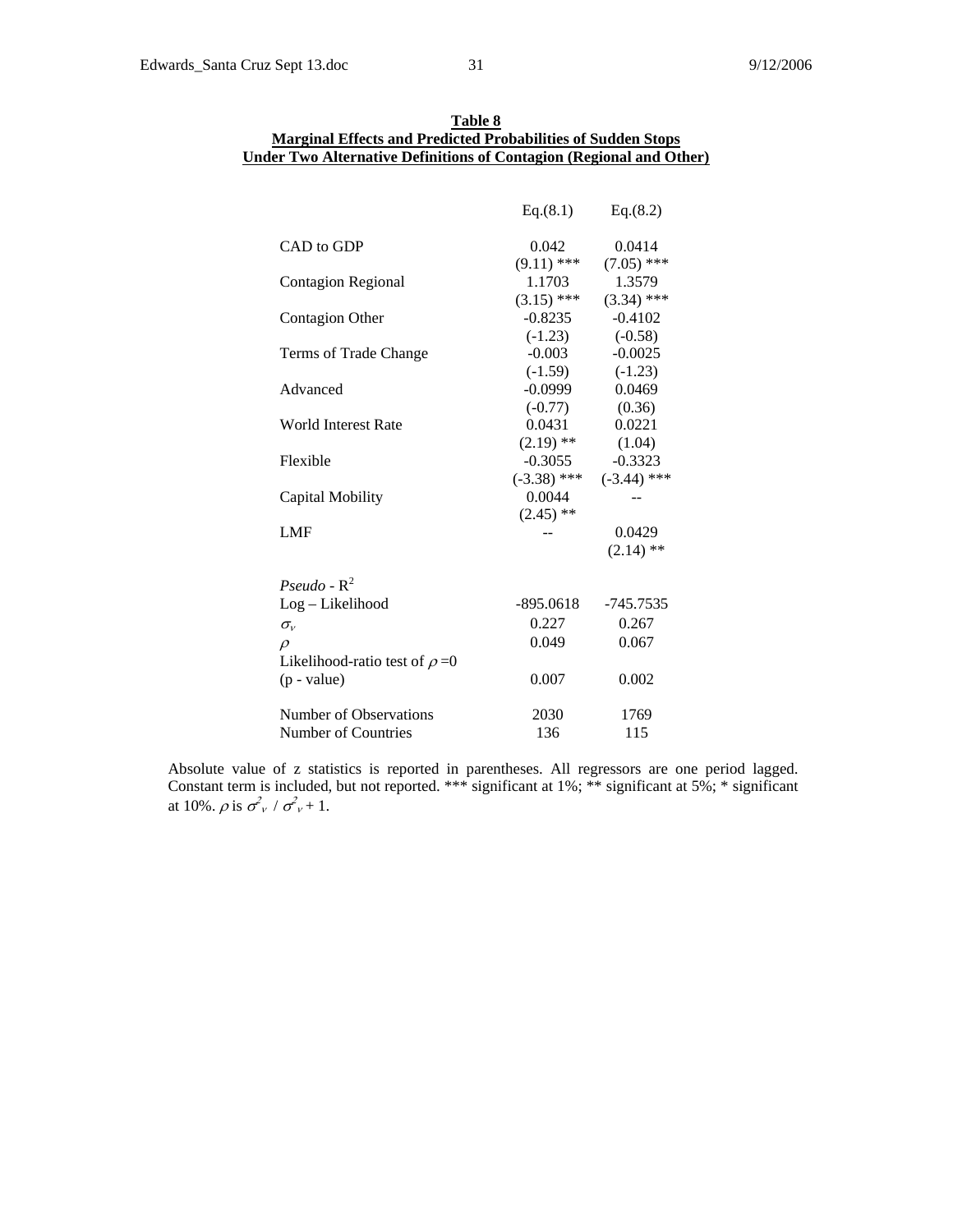|                                     | <b>Emerging Countries</b> |                           | Large Countries          |                          |
|-------------------------------------|---------------------------|---------------------------|--------------------------|--------------------------|
|                                     | Eq.(9.1)                  | Eq. $(9.2)$               | Eq. $(9.3)$              | Eq. $(9.4)$              |
| CAD to GDP                          | 0.043                     | 0.043                     | 0.046                    | 0.05                     |
| Contagion                           | $(9.20)$ ***<br>1.192     | $(7.10)$ ***<br>1.418     | $(2.92)$ ***<br>1.388    | $(3.16)$ ***<br>1.515    |
| Terms of Trade Change               | $(3.13)$ ***<br>$-0.004$  | $(3.37)$ ***<br>$-0.003$  | $(2.21)$ **<br>0.001     | $(2.39)$ **<br>0.001     |
| <b>World Interest Rate</b>          | $(-1.86)$ *<br>0.036      | $(-1.49)$<br>0.016        | (0.19)<br>0.043          | (0.17)<br>0.033          |
| Flexible                            | $(1.75)$ *<br>$-0.236$    | (0.72)<br>$-0.274$        | (1.37)<br>$-0.332$       | (1.03)<br>$-0.326$       |
| Advanced                            |                           | $(-2.35)$ ** $(-2.49)$ ** | $(-2.36)$ **<br>$-0.281$ | $(-2.33)$ **<br>$-0.152$ |
|                                     |                           |                           | $(-1.39)$                | $(-0.91)$                |
| Capital Mobility                    | 0.005<br>$(2.60)$ ***     |                           | 0.005<br>(1.54)          |                          |
| <b>LMF</b>                          |                           | 0.036<br>$(1.70)$ *       | $-$                      | 0.132<br>$(2.32)$ **     |
| Pseudo - $R^2$                      |                           |                           |                          |                          |
| Log-Likelihood                      | $-746.6942$               | $-598.6257$               | $-300.3775$              | $-294.5784$              |
| $\sigma_{v}$                        | 0.190                     | 0.254                     | 0.299                    | 0.257                    |
| $\rho$                              | 0.035                     | 0.061                     | 0.082                    | 0.062                    |
| Likelihood-ratio test of $\rho = 0$ |                           |                           |                          |                          |
| $(p - value)$                       | 0.051                     | 0.010                     | 0.020                    | 0.072                    |
| Number of Observations              | 1603                      | 1342                      | 789                      | 783                      |
| Number of Countries                 | 115                       | 94                        | 43                       | 42                       |

| Table 9                                                                          |  |
|----------------------------------------------------------------------------------|--|
| <b>Marginal Effects and Predicted Probabilities of Sudden Stops</b>              |  |
| For Alternative Samples: Emerging (and Transition) Countries and Large Countries |  |

Absolute value of z statistics is reported in parentheses. All regressors are one period lagged. Constant term is included, but not reported. \*\*\* significant at 1%; \*\* significant at 5%; \* significant at 10%.  $\rho$  is  $\sigma_v^2 / \sigma_v^2 + 1$ .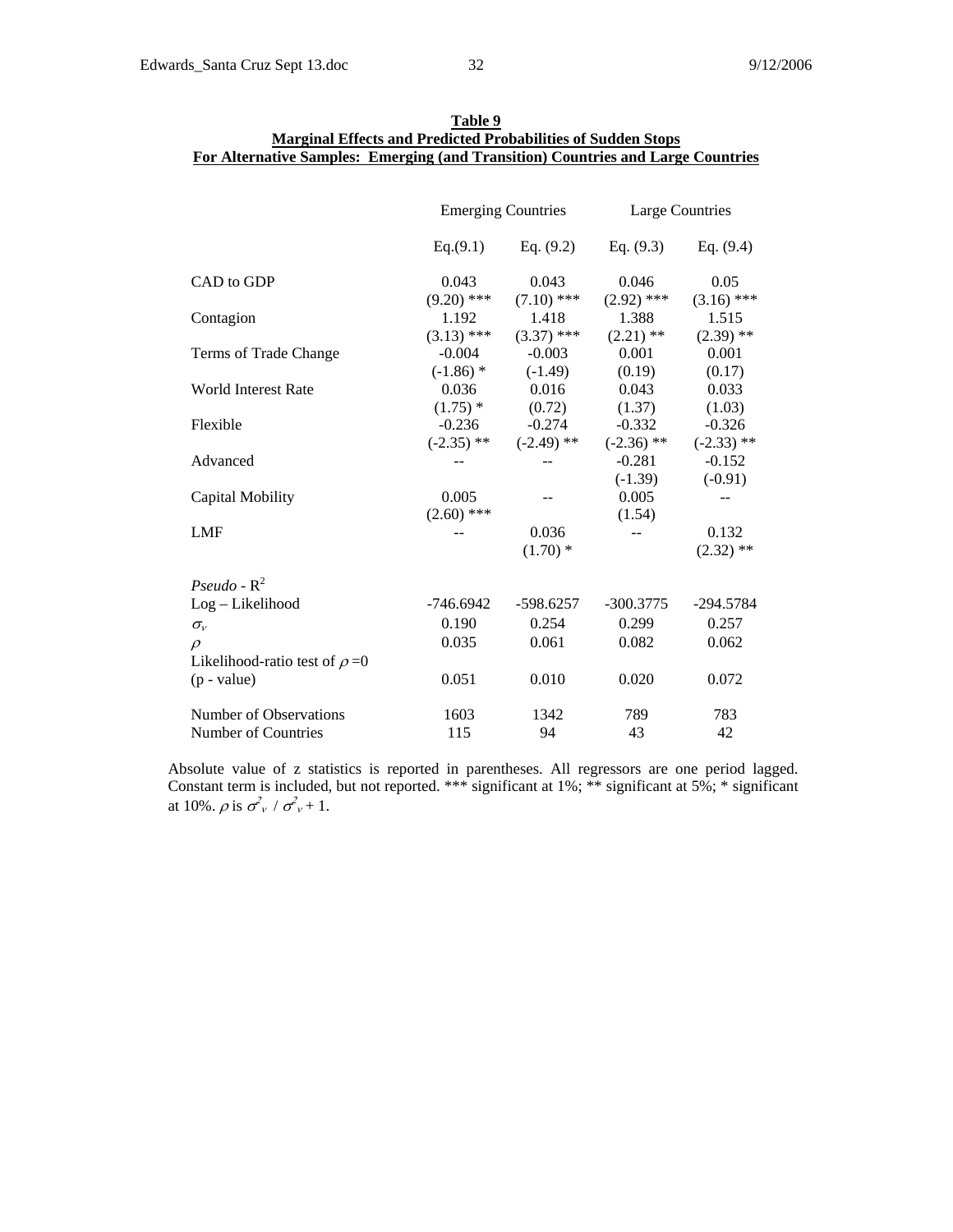|                        | Results from Instrumental Variables ( <i>IVPROB</i> ) Estimates |                                    |                                                                                              |                       |
|------------------------|-----------------------------------------------------------------|------------------------------------|----------------------------------------------------------------------------------------------|-----------------------|
|                        | All Countries                                                   |                                    | <b>Emerging Countries</b>                                                                    |                       |
|                        |                                                                 |                                    | Eq. $(10.1)$ Eq. $(10.2)$ Eq. $(10.3)$ Eq. $(10.4)$                                          |                       |
| CA to GDP              | 0.048                                                           | 0.049<br>$(8.57)$ *** $(8.34)$ *** | 0.045<br>$(6.5)$ ***                                                                         | 0.048<br>$(6.33)$ *** |
| Contagion              |                                                                 | 1.306 1.295                        | 1.252<br>$(3.31)$ *** $(3.17)$ *** $(3.36)$ *** $(3.37)$ ***                                 | 1.448                 |
| World Interest Rate    | 0.027                                                           |                                    | 0.027 0.004<br>$(1.45)$ $(1.25)$ $(0.2)$                                                     | 0.005<br>(0.23)       |
| Terms of Trade Change  | $-0.004$                                                        |                                    | $-0.005$ $-0.003$<br>$(-1.62)$ $(-2.13)$ ** $(-1.04)$ $(-1.45)$                              | $-0.004$              |
| Flexible               |                                                                 |                                    | $-0.362$ $-0.236$ $-0.306$ $-0.239$<br>$(-3.99)$ *** $(-2.21)$ ** $(-3.28)$ *** $(-2.15)$ ** |                       |
| Capital Mobility       | 0.006<br>$(2.24)$ ** $(2.16)$ **                                | 0.012                              |                                                                                              |                       |
| LMF                    |                                                                 | $--$                               | 0.173<br>$(3.78)$ *** $(2.97)$ ***                                                           | 0.132                 |
| Pseudo - $R^2$         |                                                                 |                                    |                                                                                              |                       |
| Number of Observations | 1735                                                            | 1308                               | 1590                                                                                         | 1163                  |

| Table 10                                                             |
|----------------------------------------------------------------------|
| <b>Marginal Effects and Predicted Probabilities of Sudden Stops:</b> |
| <b>Results from Instrumental Variables (IVPROB) Estimates</b>        |

Absolute value of z statistics is reported in parentheses. All regressors are one period lagged. Constant term is included, but not reported. \*\*\* significant at 1%; \*\* significant at 5%; \* significant at 10%.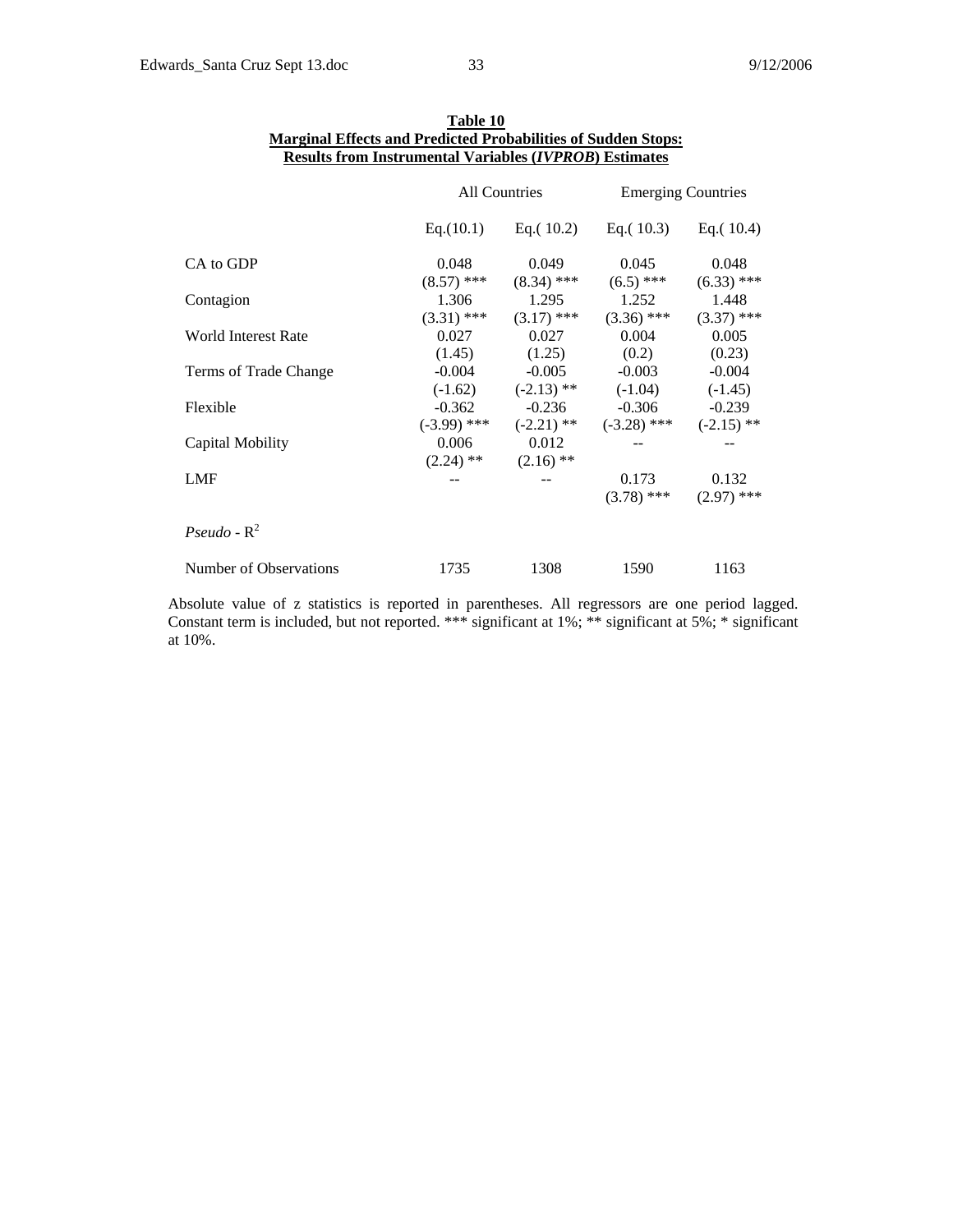#### **REFERENCES**

- Aizenman, Joshua and Ilan Noy. 2004. "On the Two Way Feedback Between Financial and Trade Openness," *NBER Working Paper* No. 10496.
- Aizenman, Joshua and Jaewoo Lee, 2005. "International Reserves: Precautionary versus Mercantilist Views, Theory and Evidence," *NBER Working Papers* No. 11366 (Cambridge, Massachusetts: National Bureau of Economic Research)
- Alesina, Alberto; Vittorio Grilli and Gian-Maria Milesi, 1994. " The Political Economy of Capital Controls," in L. Leiderman and A. Razin, (eds.): *Capital Mobility: The Impact on Consumption, Investment and Growth*.. Cambridge, New York and Melbourne: Cambridge University Press, 289-321
- Amemiya, Takeshi, 1978. "The Estimation of a Simultaneous Equation Generalized Probit Model," *Econometrica*, Vol. 46(5), pp. 1193-1205.
- Bekaert, Geert and Campbell R. Harvey, 1995. "Time-Varying World Integration," *Journal of Finance*, 50(2), pp: 403- 444.
- Bekaert, Geert and Campbell R. Harvey, 2000. "Capital Flows and the Behavior of Emerging Equity Market Returns," S. Edwards (ed.): Capital Flows and the Emerging Economies: Theory, Evidence and Controversies. Chicago: The University of Chicago Press: pp: 159-194.
- Bekaert, GeerT, Campbell R Harvey and Christian Lundblad, 2005. "Does financial liberalization spur growth?," *Journal of Financial Economics*, vol. 77(1), pp. 3-55.
- Bekaert, Geert. 1995. "Market Integration and Investment Barriers in Emerging Equity Markets," *World Bank Economic Review*, 9(1) pp.75-107
- Bhagwati, Jagdish N, 1998. "The Capital Myth: The Difference between Trade in Widgets and Dollars," *Foreign Affairs*, May/June
- Bhagwati, Jagdish, 1999. "Globalization: The Question of 'Appropriate Governance'" Lecture given at Taegu, Korea on October 7th 1999.
- Caballero, Ricardo J. and Arvind Krishnamurthy, 2004. " Smoothing sudden stops," *Journal of Economic Theory* Vol. 119 (1) ,pp: 104-127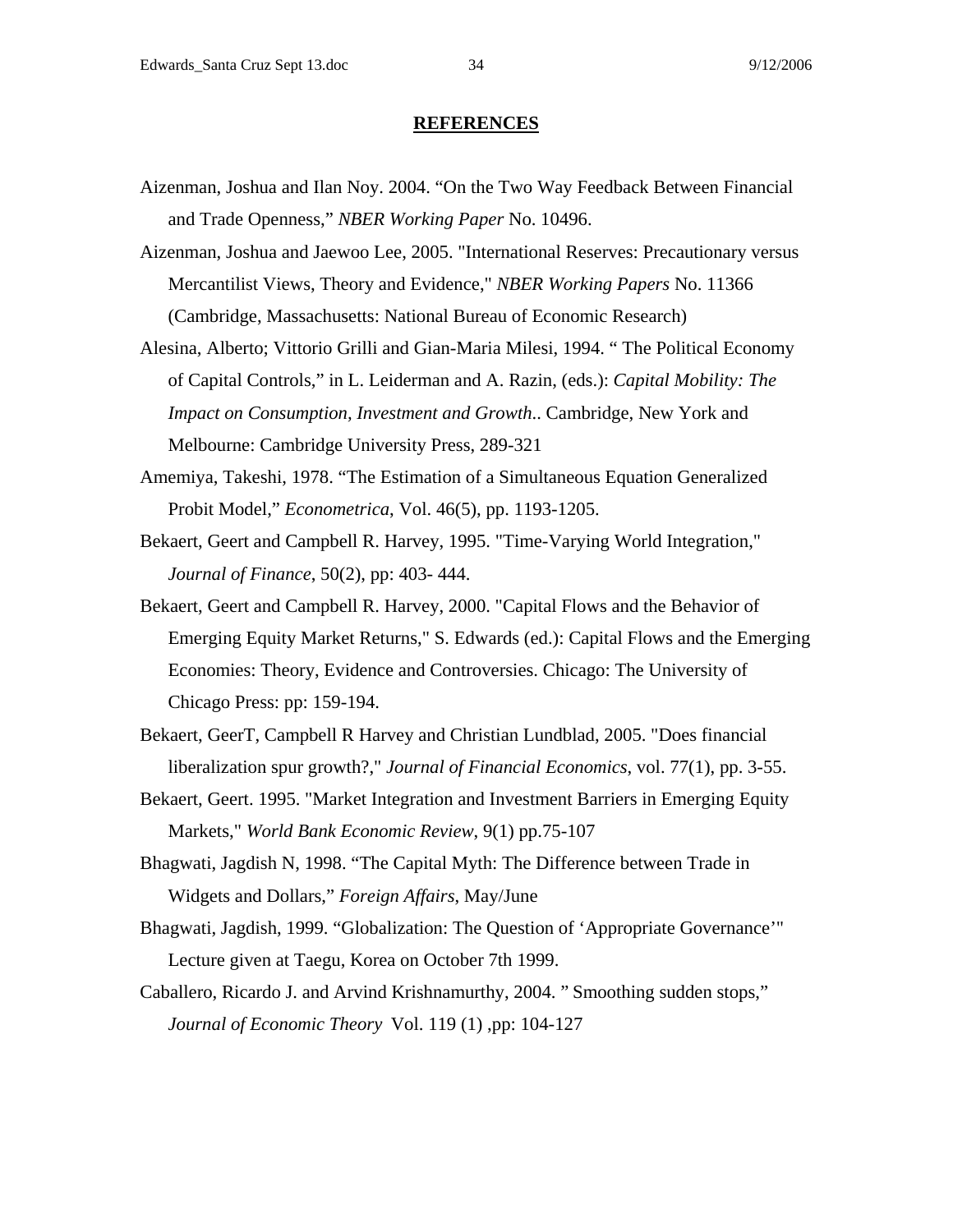- Calvo, Guillermo A, 2003 . "Explaining Sudden Stops, Growth Collapse and BOP Crises: The case of distortionary output taxes", *IMF Staff Papers*, Vol. 50 Special Issue pp:1 -20.
- Calvo, Guillermo A., Alejandro Izquierdo and Luis-Fernando Mejia, 2004. "On the Empirics of Sudden Stops: The Relevance of Balance-Sheet Effects," *NBER Working Paper* No. W10520.
- Calvo, Guillermo. A., Izquierdo, A. and L. F. Mejia. 2004. "On the Empirics of Sudden Stops: The Relevance of Balance-Sheet Effects," NBER Working Paper No. 10520, May.
- Chinn, Menzie and Hiro Ito 2002. "Capital Account Liberalization, Institutional and Financial Development," NBER Working Paper No. 8967. (Cambridge, Massachusetts: National Bureau of Economic Research).
- Desai, Mihir A., Fritz Foley and Kristin J. Forbes. 2004. "Financial Constraints and Growth: Multinational and Local Firm Responses to Currency Crises,", *NBER Working Paper* No. 10545. (Cambridge, Massachusetts: National Bureau of Economic Research)
- Dornbusch, Rudi. 2002. "Malaysia: Was it Different?." In S. Edwards and J. Frankel (Eds.): Preventing Currency Crises in Emerging Markets. pp:441 – 454. The University of Chicago Press.
- Edison, Hali J and Francis E. Warnock, 2003. "A simple measure of the intensity of capital controls," *Journal of Empirical Finance*, vol. 10(1-2), pp 81-103
- Edison, Hali J., Michael W. Klein, Luca Antonio Ricci and Torsten Sløk, 2004."Capital Account Liberalization and Economic Performance: Survey and Synthesis," *IMF Staff Papers*, International Monetary Fund, vol. 51(2), pp 220 - 256.
- Edwards, Sebastian, 1999. "How Effective are Capital Controls". Journal of Economic Perspectives. 13 (4): 65-84
- Edwards, Sebastian, 2002. "Does the Current Account Matter?" in Preventing Currency Crises in Emerging Markets, S. Edwards and J. A. Frankel (editors), The University of Chicago Press. 21-69.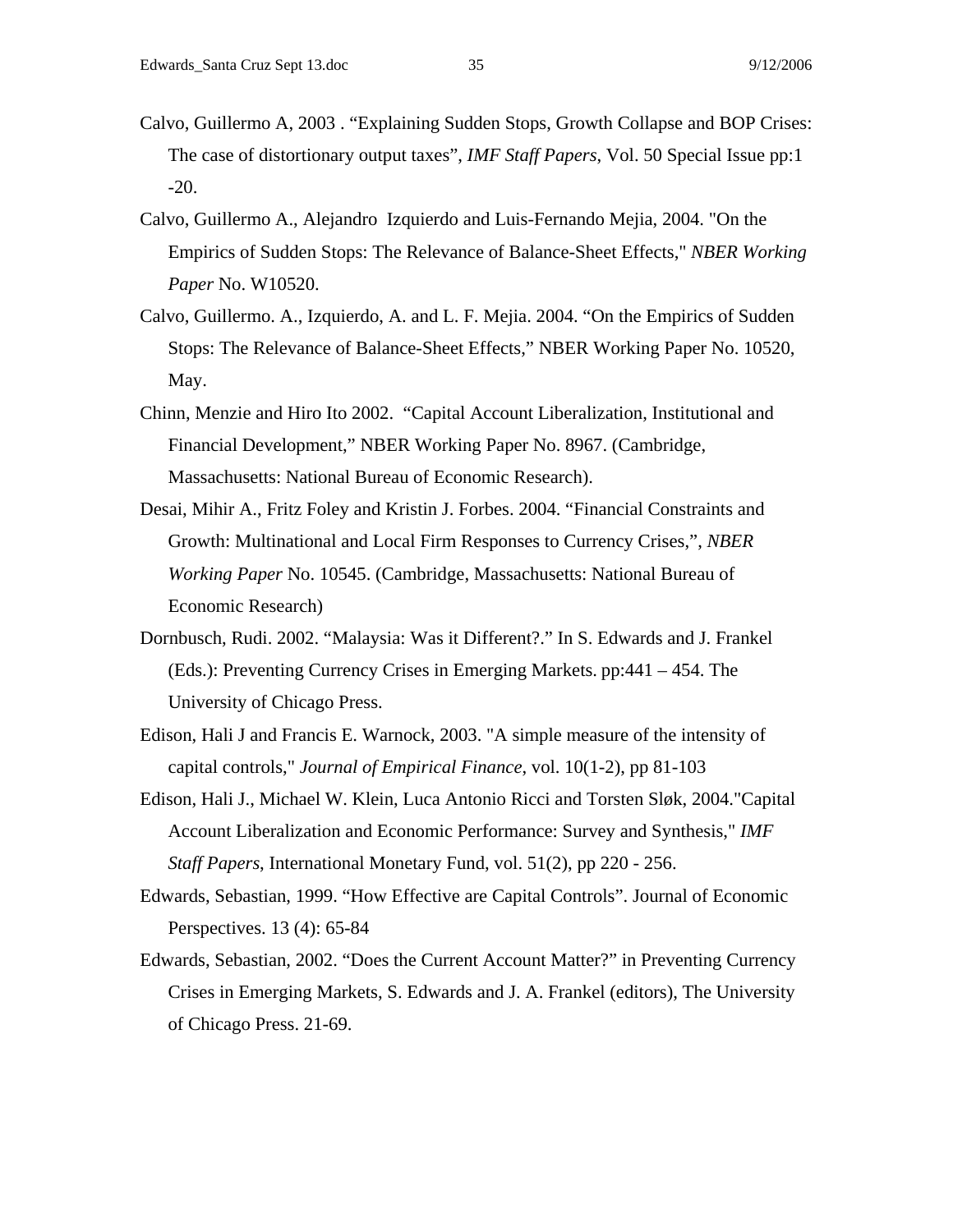- Edwards, Sebastian, 2004a. "Thirty Years of Current Account Imbalances, Current Account Reversals and Sudden Stops," IMF Staff Papers, Vol. 61, Special Issue: 1- 49. International Monetary Fund.
- Edwards, Sebastian, 2004b. "Financial Openness, Sudden Stops and Current Account Reversals," American Economic Review, 94(2): 59-64.
- Edwards, Sebastian, 2005. "Capital Controls, Sudden Stops and Current Account Reversals," NBER Working Paper No. 11170, March.
- Eichengreen, Barry J. 2001, "Capital Account liberalization: What do Cross Country Studies Tell us?" *The World Bank Economic Review*, 15(3), pp: 341-365
- Eichengreen, Barry, Poonam Gupta and Ashoka Mody, 2006. "Sudden Stops and IMF-Supported Programs," *NBER Working Papers* 12235, National Bureau of Economic Research, Inc.
- Fisher, Stanley, 2003. "Financial Crises and Reform of the International Financial System", *Review of World Economics*., Vol. 139(1), pp:1-37.
- Forbes, Kristin, forthcoming 2006a ."One Cost of the Chilean Capital Controls: Increased Financial Constraints for Smaller Traded Firms" forthcoming *Journal of International Economics*.
- Forbes, Kristin,forthcoming 2006b "The Microeconomic Evidence on Capital Controls: No Free Lunch". In Sebastian Edwards, ed. International Capital Flows. National Bureau of Economic Research
- Frankel, J. A. and E. A. Cavallo. 2004. "Does Openness to Trade Make Countries More Vulnerable to Sudden Stops, Or Less? Using Gravity to Establish Causality," NBER Working Paper No. 10957, December.
- Frankel, J. A., and A. K. Rose. 1996. "Currency Crashes in Emerging Markets: An Empirical Treatment," Journal of International Economics, 41(3-4): 351-366.
- Freund, Caroline and Frank Warnock, 2005. "Current Account Deficits in Industrial Countries: The Bigger They are, the Harder They Fall?," *NBER Working Papers* 11823, National Bureau of Economic Research, Inc.
- Glick, Reuven and Michael Hutchison, 2005. "Capital Controls and the Exchange Rate Instability in Developing Countries," *Journal of International Money and Finance*, vol. 24(3), pp:387-412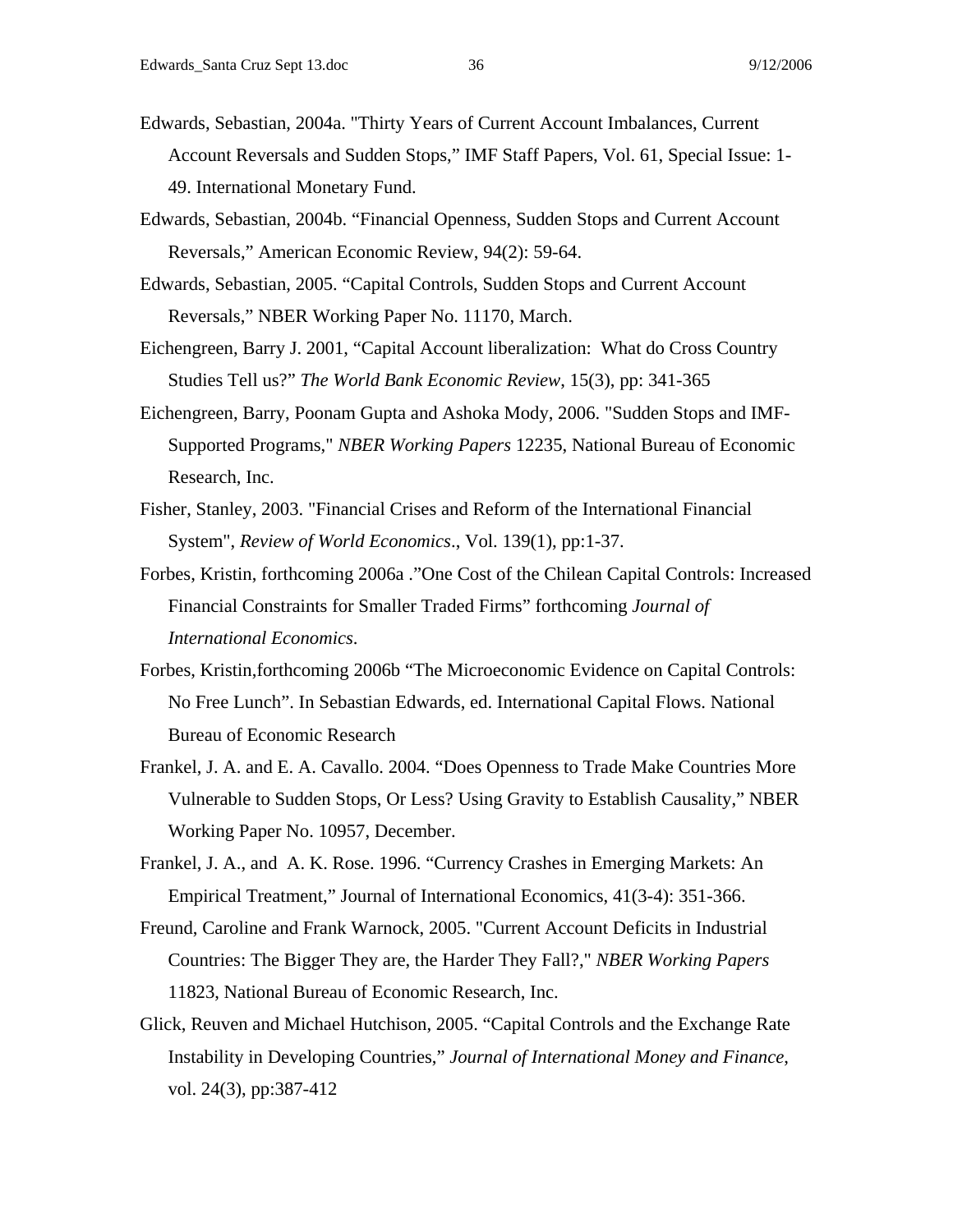- Glick, Reuven, Xueyan Guo and Michael Hutchison, forthcoming. "Currency Crises, Capital Account Liberalization, and Selection Bias," *Review of Economics and Statistics*
- Hutchison, Michael and I Noy, 2006. "Sudden Stops and the Mexican Wave: Currency Crises, Capital Flow Reversals and Output Loss in Emerging Markets," *Journal of Development Economics* vol 79(1), pp: 225-248.
- IMF Pursue Capital-Account Convertibility, Essay in International Finance No 207. pp. 55-65
- Klein, Michael W. and Giovanni Olivei. 1999. "Capital Account Liberalization, Financial Depth and Economic Growth," NBER Working Paper No. 7384. (Cambridge, Massachusetts: National Bureau of Economic Research).
- Lane, Philip R. and Gian Maria Milesi-Ferretti, 2006. "The External Wealth of Nations Mark II: Revised and Extended Estimates of Foreign Assets and Liabilities, 1970- 2004," *CEPR* Discussion Papers 5644.
- Leblang, David A. 1997. "Domestic and Systemic Determinants of Capital Controls in the Developed and Developing World," International Studies Quarterly, 41(3): 435- 454.
- Milesi-Ferretti, Gian. Maria. and A. Razin. 2000. "Current Account Reversals and Curreency Crises: Empirical Regularities" in P. Krugman (Ed), Currency Crises, pp:285 – 323. U. of Chicago Press.
- Miniane, Jacques. 2004. "A New Set of Measures on Capital Account Restrictions," IMF Staff Papers, 51(2): 276-308.
- Mody, Ahoka and Antu P. Murshid, 2002. "Growing Up with Capital Flows," *Journal of International Economics*, vol 65(1), pp: 249-66.
- Montiel, Peter and Carmen Reinhart, 1999. "Do Capital Controls Influence the Volume and Composition of Capital Flows? Evidence from the 1990s," *Journal of International Money and Finance*, Vol. 18(4), pp: 619-635.
- Quinn, Dennis P. 1997. "The Correlates of Changes in International Financial Regulation," *American Political Science Review* 91(3): pp: 531-51.